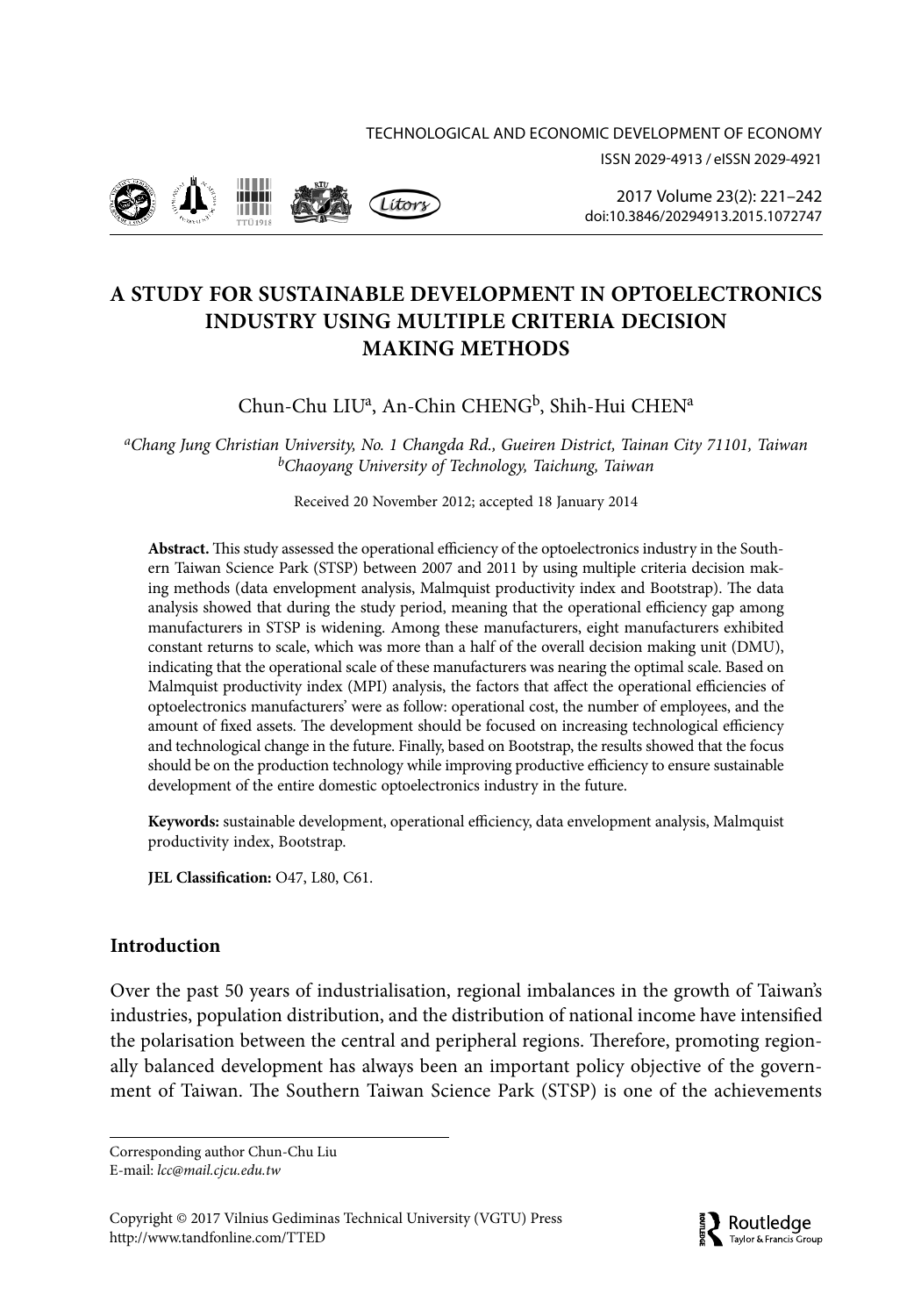of this policy and was designed to generate the economic growth, thereby decreasing the wealth and urban-rural gaps.

The STSP grew from the original 2 manufacturers in 1998 to 177 manufacturers in June 2012 June. The STSP contains various industries, including Optoelectronics, Precision Machinery, Biotechnology, Integrated Circuits, Telecommunications, and Computer & Peripherals. Therefore, the establishment of the STSP is crucial to the sustainable development of the domestic economy as well as industrial transformation and advancement; furthermore, it could be the foundation for future growth. By June 2012, there were a total of 177 manufacturers in STSP, 49 (27.68%) of which were optoelectronics firms, forming an optoelectronics industry cluster that encompassed the entire optoelectronics production process, including key components in the upstream, panels in the mid-stream, liquid-crystal display televisions (LCD-TV) in the downstream. STSP plays an important role in Taiwan's growth in the global flat panel display market, especially with the respective entries of internationally renowned manufacturers such as JNC Corporation (Japan), Sumika (Japan), Corning (U.S.A) and 3M (P.R China), as well as the continuing expansion of major flat panel manufacturer Chimei Innolux.

Niven (2002) stated that the performance measurement methods were widely adopted in many industries. There are several Data Envelopment Analysis (DEA) applications, such as Technology (Chang, Chen 2008), health care (Wilson *et al.* 2012; Assaf, Matawie 2010), education (Kong, Fu 2012; Tommaso 2011), manufacturing (Fukuyama, Mirdehghan 2012; Sun 2002), retailing (Akanksha, Sanjiv 2010; Lu, Hung 2011), banking (Paradi, Zhu 2013), etc. The previous studies mostly focused on assessing efficiency and providing suggestions for improvements but did not involve extensive economic analysis. In order to fill this gap, the purpose of this paper is to provide valuable insights into how to generate a comprehensive performance measurement model for the Optoelectronics industry. This study is based on the optoelectronics industry cluster as categorised by the STSP Administration Division's official webpage, including liquid crystal/alignment film, polariser, colour filter, glass substrate, cold-cathode fluorescent lamp CCFL, light emitting displays (LED), LCD panels, processing equipment, masks, backlight modules, LCM modules, driver IC, and LCD-TV and other manufacturers, to measure STSP's operational efficiency. We calculated the operational efficiencies of the optoelectronics manufacturers using Data Envelopment Analysis (DEA), the Malmquist Productivity Index (MPI), and Bootstrap to provide a reference for relevant organisations in making their regional and national optoelectronics industry development policies.

Therefore, the purpose of this study can be summarised as follows:

- 1. To assess STSP's optoelectronics industry's operational efficiency and changes in its efficiency using DEA and MPI.
- 2. To establish standard deviations in efficiency scores using Bootstrap, with the goal of obtaining more practical efficiency scores.
- 3. To provide suggestions for relevant organisations in formulating policies for the regional and national development of the optoelectronics industry based on the estimation model and results of analyses using DEA, MPI, and Bootstrap.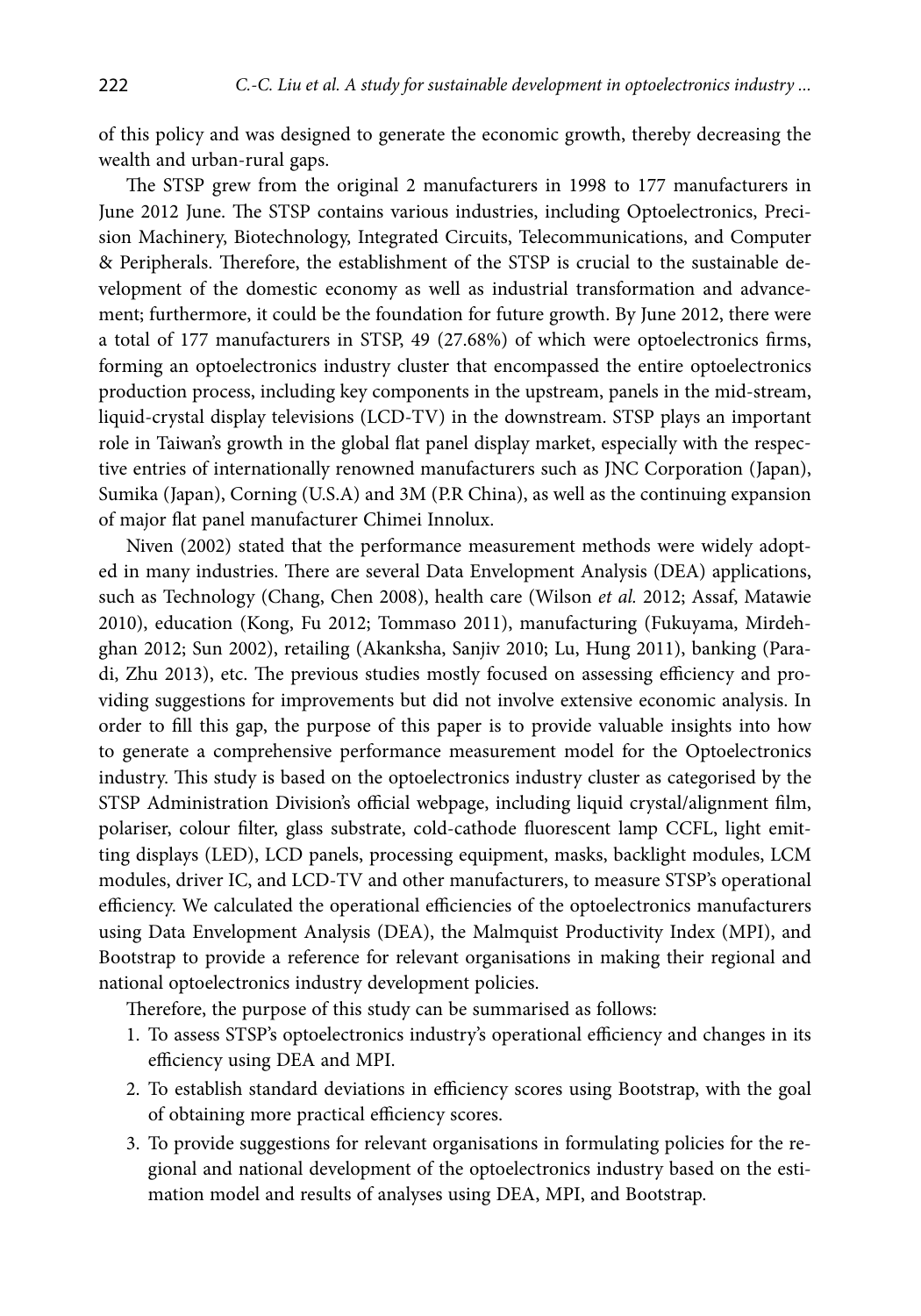This paper is divided into four parts: 1) introduction, which explains the background, motive, and objectives of this study; 2) research methodology, which explains the DEA, MPI, and Bootstrap analysis methods used in this study; 3) empirical analysis, which explains the results; 4) conclusions.

#### **1. Methodology**

#### **1.1. Data Envelopment Analysis (DEA)**

DEA is a method of measuring efficiency which originates from Farrell's (1957) proposal of employing non-parametric method to evaluate efficiency. According to Farrell's method of using multiple inputs to measure efficiency, a linear combination is conducted on each subject's output and input factors. The ratio of the two linear combinations is used to represent the subject's efficiency. Subsequently, the relative position of the empirical observation with respect to this boundary is used to calculate the technical efficiency, also known as productive efficiency, or technical and scale efficiency. Factor price is then included to obtain price efficiency, also known as the allocative efficiency. The product of price efficiency and allocative efficiency will yield overall efficiency, or total economic efficiency.

The method that Farrell proposed was later expanded and modified by Charnes, Cooper, and Rhodes (CCR 1978). After mathematical modification, the ratio of the linear combinations of each output and input factor are used to represent DMU efficiency; hence, an optimal selection can be made under optimal circumstances for each assessment factor and the efficiency score must be between 0 and 1. Therefore, under the CCR modification, after fractional programming is converted to linear programming, multiple inputs and outputs are accounted for, and DMU productive efficiency can be measured under CRS. The mathematical model of CCR is as follows:

$$
\begin{aligned}\n\text{Max} \quad & h_k = \frac{\sum_{r=1}^{s} U_r Y_{rk}}{\sum_{i=1}^{m} V_i X_{ik}}; \\
& \sum_{i=1}^{s} U_r Y_{rj} \\
\text{s.t.} \quad & \sum_{r=1}^{s} U_r Y_{rj} \\
& \sum_{i=1}^{m} V_i X_{ij} \\
& U_r, V_i \ge \varepsilon \ge 0; \quad i = 1, 2, \cdots, m; \quad r = 1, 2, \cdots, s; \quad j = 1, 2, \cdots, n \,,\n\end{aligned} \tag{1}
$$

where,  $Y_{ri}$  is the r-th output value of the j-th DMU;  $X_{ii}$  is the i-th input value of the j-th DMU;  $U_r$  is the r-th weighted output value of the j-th DMU;  $V_i$  is the i-th weighted input value of the j-th DMU;  $h_k$  is the efficiency score of the k-th DMU.

Banker, Charnes and Cooper (BCC 1984) modified the CCR Model to create the BCC Model. The BCC model can be used to measure pure technical efficiency and scale effi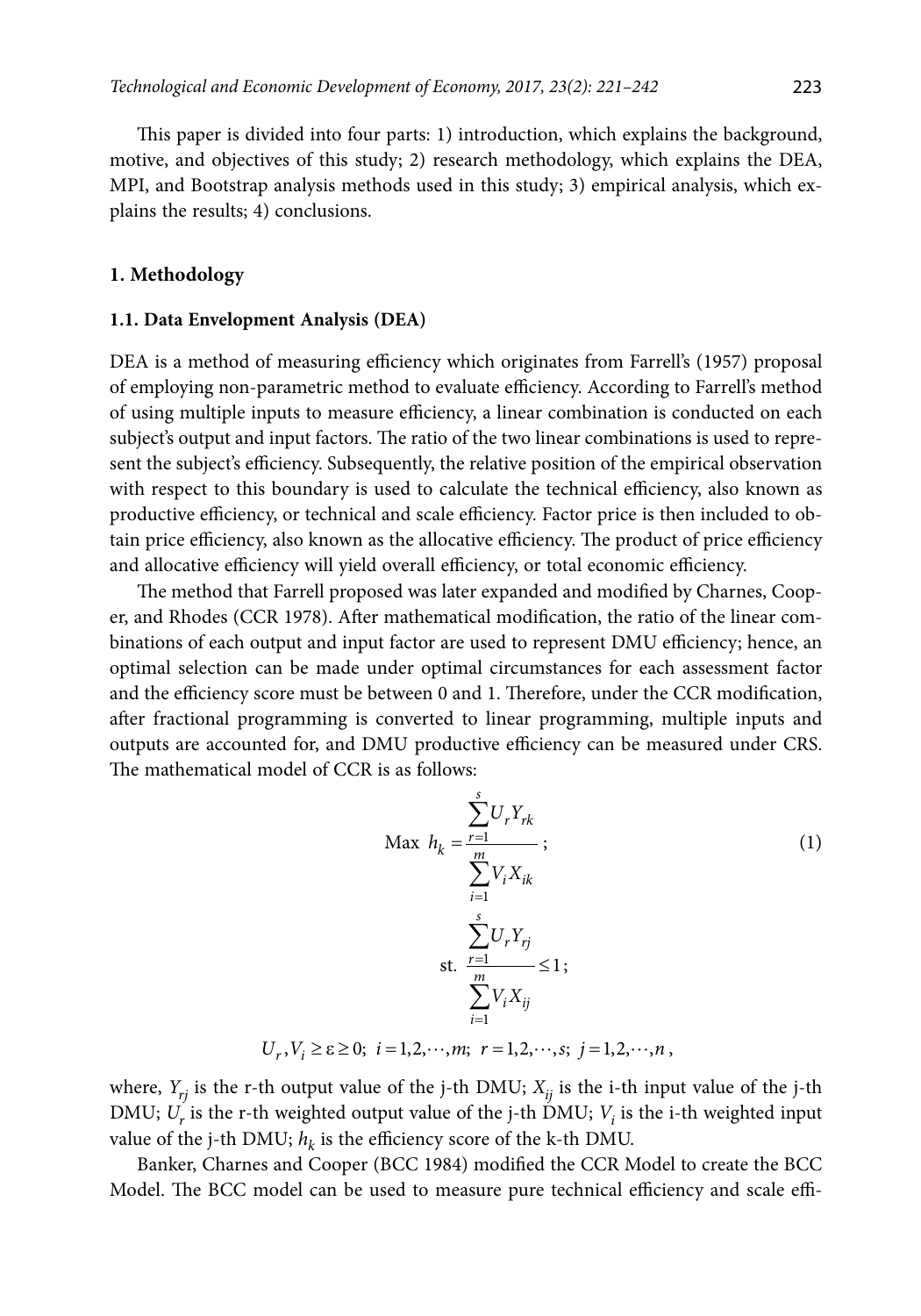ciency under variable returns to scale. The mathematical model of BCC is as follows:

$$
\text{Max } h_k = \frac{\sum_{r=1}^{s} U_r Y_{rj} - V_o}{\sum_{i=1}^{m} V_i X_{ij}}; \n \sum_{r=1}^{s} U_r Y_{rj} - V_o \n \text{st. } \frac{\sum_{i=1}^{m} U_r X_{ij}}{\sum_{i=1}^{m} V_i X_{ij}} \le 1 ;
$$
\n(2)

 $U_r$ ,  $V_i \ge \varepsilon > 0$ ;  $i = 1, 2, \dots, m$ ;  $r = 1, 2, \dots, s$ ;  $j = 1, 2, \dots, n$ ;  $V_0$  has no upper or lower limits.

Based on the CCR Model and BCC Model introduces an additional variable,  $V_0$ .  $V_0$ represents the pattern in returns to scale;  $V_0 < 0$  represents increasing returns to scale;  $V_0 = 0$  represents constant returns to scale; and  $V_0 > 0$  represents decreasing returns to scale. So CCR models are a specific type of BCC models (Toloo *et al.* 2009).

#### **1.2. Malmquist Productivity Index (MPI)**

The MPI uses panel data on empirical input and output observation values to measure changes in total factor productivity across periods. MPI was first proposed by Caves *et al.*  (1982), but named after Malmquist (1953), who first used the distance function. Caves *et al.*  (1982) combined Malmquist's theory with a distance function from Shephard (1970) and proposed using MPI to measure productivity. The Malmquist index has seen many applications and extensions (Chen 2003; Pastor, Lovell 2005; Shestalova 2003). MPI is defined as the distance ratio for two arbitrary periods, *s* and *t*, under the same technology; the mathematical formula is shown in equation 3 and 4.

Period *s* 
$$
M^t(x^t, y^t, x^s, y^s) = \frac{d^s(x^t, y^t)}{d^s(x^s, y^s)}
$$
; (3)

Period *t* 
$$
M^s(x^t, y^t, x^s, y^s) = \frac{d^t(x^t, y^t)}{d^t(x^s, y^s)}
$$
. (4)

Färe et al. (1994) proposed a modified model based on the model developed by Caves *et al.* (1982) and explained that MPI can be obtained by multiplying technical efficiency change (TEC) under fixed scale technique change (TC) under fixed scale; i.e., MPI = TEC $\times$ TC; the mathematical formulas are shown in equations 5, 6, and 7:

$$
\text{MPI: } (x^t, y^t, x^s, y^s \mid CRS) = \left[ \frac{d^s(x^t, y^t \mid CRS)}{d^s(x^s, y^s \mid CRS)} \frac{d^t(x^t, y^t \mid CRS)}{d^t(x^s, y^s \mid CRS)} \right]^{\frac{1}{2}}; \tag{5}
$$

$$
\text{TEC} = \frac{d^t(x^t, y^t | \text{CRS})}{d^s(x^s, y^s | \text{CRS})};\tag{6}
$$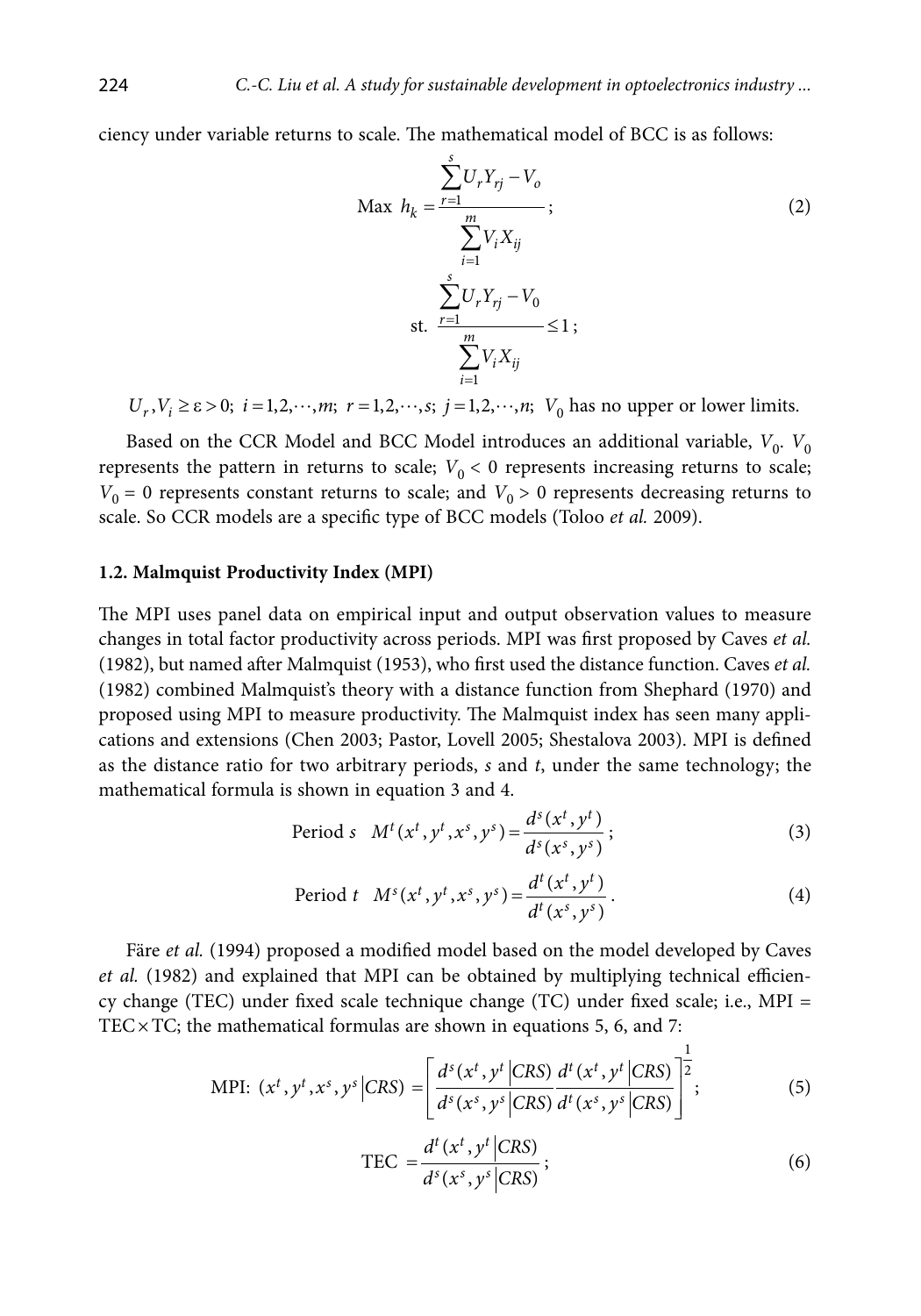$$
TC = \left[ \frac{d^s(x^s, y^s | CRS)}{d^t(x^s, y^s | CRS)} \frac{d^s(x^t, y^t | CRS)}{d^t(x^t, y^t | CRS)} \right]^{1/2}.
$$
 (7)

When MPI > 1, productivity improved from period *s* to period *t*; when MPI < 1, productivity decreased. When  $TEC > 1$ , efficiency has improved; if  $TEC < 1$ , efficiency has deteriorated. When  $TC > 1$ , technology has advanced; if  $TC < 1$ , technology has declined.

Although MPI targets CRS for analysis, TEC can be further decomposition the pure technical efficiency change (PTEC) and scale efficiency change (SEC) caused by the difference between CRS and VRS; i.e.,  $TEC = PTEC \times SEC$ . We can be understood the impact of changes in returns to scale on efficiency. The mathematical models are shown in equation  $8$  and  $9$ 

$$
PTEC = \frac{d^{t}(x^{t}, y^{t} | VRS)}{d^{s}(x^{s}, y^{s} | VRS)};
$$
\n(8)

$$
SEC = \left[ \frac{d^{t}(x^{t}, y^{t} | CRS)}{d^{s}(x^{s}, y^{s} | CRS)} \frac{d^{s}(x^{s}, y^{s} | VRS)}{d^{t}(x^{t}, y^{t} | VRS)} \right].
$$
\n(9)

PTEC is the ratio of pure technical efficiency scores under VRS in two periods. If PTEC > 1, pure technical efficiency is improved; if PTEC < 1, pure technical efficiency is reduced. If SEC > 1, period *t*, compared to period *s*, is approaching CRS, meaning that the model is approaching the optimum in the long-run; if  $SEC < 1$ , this the model diverged from the long-run optimal model.

#### **1.3. Bootstrap**

Bootstrap, a self-sampling method, is a nonparametric statistical inference technique proposed by Efron (1979). The application of the procedure is based on the assumption that the limited data can be expressed in the form of statistical sample which possesses the property of representativeness (Vaidogas, Juocevicius 2007). Based on the smooth technique proposed by Simar and Wilson (1999), by assuming a limited number (N) of samples, assigning equally distributed probabilities to each observation value (1/N), and then randomly drawing samples from the pool repeatedly, a continuous probability distribution can be obtained. The more times re-sampling is performed, the smaller the standard deviation; therefore, one can effectively avoid the problem of large standard deviations due to a small data pool. Efron and Tibshirani's (1993) demonstrated that after performing 1000 re-samplings, the distribution obtained from self-sampling will accurately approach the actual sample distribution. Therefore, with this method, only limited historical data are needed for sampling to model the characteristics of the parameter in question. Because the sample distribution can be simulated, the sample can be evaluated and assessed.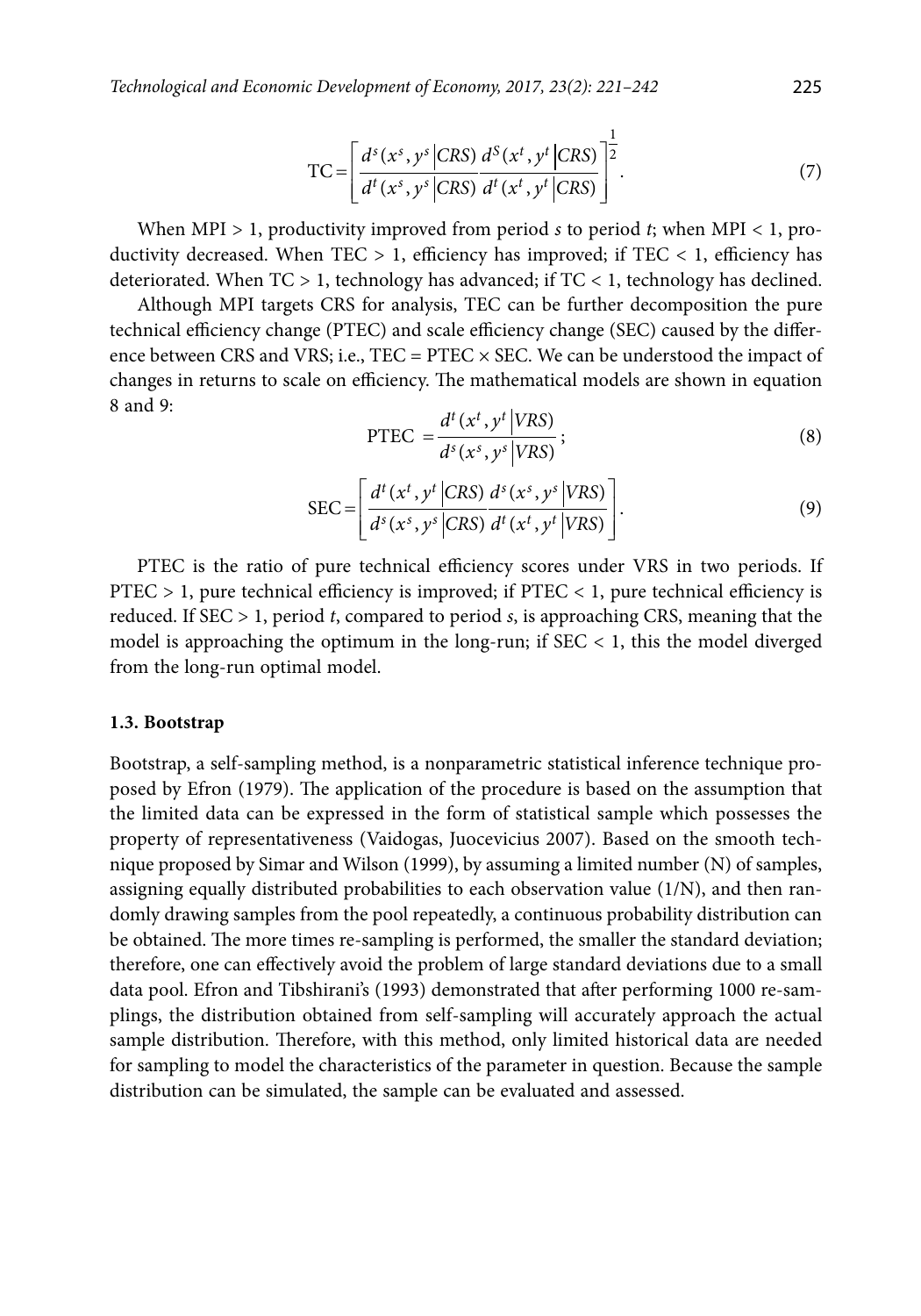# **2. Empirical analysis**

This study used the DEA operating procedures proposed by Golany and Roll (1989). After confirming the DMU range and variable selection, we introduced MPI and used Bootstrap to modify the DEA and MPI model, with the aim of increasing the rigor of the study and strengthening the explanatory power of the research findings.

## **2.1. DMU selection**

A total of 32 manufacturers were selected, including LCD and alignment film, polariser, colour filter, glass substrates, CCFL, LED, condenser, LCD panel, process equipment, mask, backlight module, LCM module, driver IC, and LCD-TV. Of the 32 manufacturers, 17 are subsidiaries of major international manufacturers located in STSP. Considering that we were not obtained complete financial statements, these 17 manufacturers were excluded from our study according to DEA selection criteria. Therefore, a total of 15 domestic manufacturers were chosen as the DMU for this study, as shown in Table 1.

| No.            | <b>DMU</b>                                | Optoelectronics cluster       |
|----------------|-------------------------------------------|-------------------------------|
| 1              | Optimax Technology Corporation            | Polariser                     |
| $\mathfrak{D}$ | HannsTouch Solution                       | Colour Filter Film            |
| 3              | Epistar                                   | <b>LED</b>                    |
| 4              | Formosa Epitaxy                           | <b>LED</b>                    |
| 5              | Genesis Photonics                         | LED                           |
| 6              | Chimei Innolux Corporation                | LCD panel, LCM module, LCD-TV |
| 7              | HannStar                                  | LCD panel, LCM module         |
| 8              | Contrel                                   | Processing equipment          |
| 9              | Tongtai                                   | Processing equipment          |
| 10             | Marketech International Corporation (MIC) | Processing equipment          |
| 11             | UTechzone                                 | Processing equipment          |
| 12             | Gallant Precision Machining (GPM)         | Processing equipment          |
| 13             | Coretronic                                | Backlight module              |
| 14             | Kenmos                                    | Backlight module              |
| 15             | ChipMOS                                   | Driver IC                     |

Table 1. 15 DMUs

# **2.2. Selection of input and output variables**

From the Taiwan Economics Journal (TEJ) database, we obtained sources for input and output variables and performed our preliminary variable selection. Subsequently, assess the relevance of each input and output variable, we demonstrated that when the number of inputs increases, the number of outputs also increases, which adheres to the isotonicity of DEA. Among the output variables used in this study, pre-tax net profit had a negative value due to the scarcity of manufacturers' annual reports that were available; therefore, in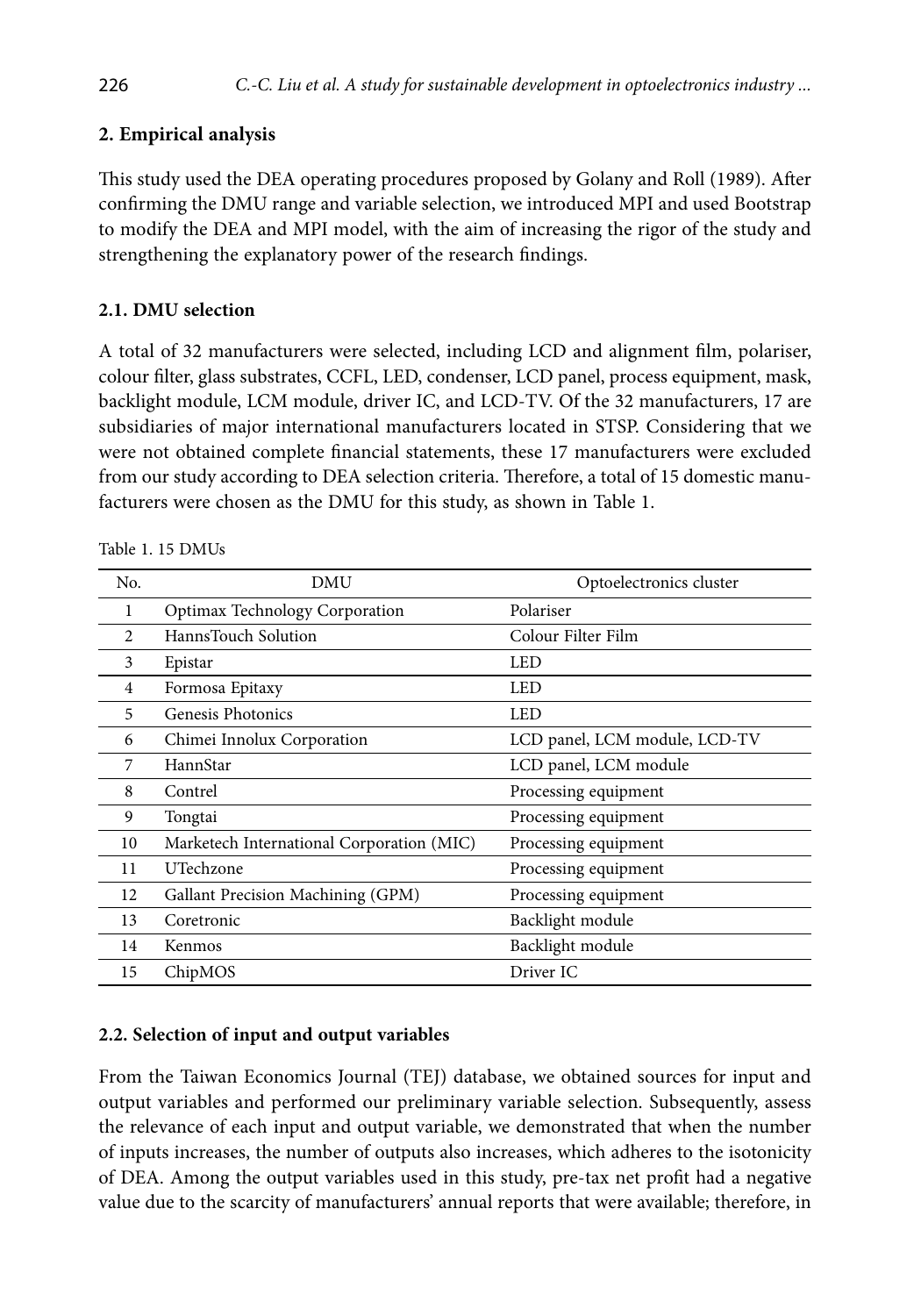this study we added the minimum value of the data points (i.e., HannStar 2005) to each DMU's pre-tax net profit, to ensure that all DMU's pre-tax net profits were positive, which met the translational invariance requirement of DEA.

Golany and Roll (1989) establish a rule of thumb that the number of units should be at least twice the number of inputs and outputs considered. Bowlin (1998) mentions that the number of units should be three times the number of inputs and outputs variables. Dyson *et al.* (2001) recommend a total of two times the product of the number of input and output variables. Eventually, we selected a total of 5 variables including 3 input variables and 2 output variables. The explanation and Correlation analysis of each input and output variable are shown in Table 2 and Table 3, respectively.

| Variables                   | Unit     | Operational definition                                           |
|-----------------------------|----------|------------------------------------------------------------------|
| Fixed asset (I1)            | NT\$1000 | Include land, building, construction, plant & equipment,<br>etc. |
| Operation cost (I2)         | NT\$1000 | Total of development, management & promotional Cost              |
| No. of employees (13)       | person   | All direct and indirect production staff in this year            |
| Net operation income $(01)$ | NT\$1000 | Income on sales minus returned product and discounts             |
| Pre-tax net profit $(O2)$   | NT\$1000 | Operation Income plus additional income minus<br>additional Cost |

Table 2. Input and output variables

| Variables                | Net Operation Income (O1) | Pre-tax Net Profit (O2) |  |  |
|--------------------------|---------------------------|-------------------------|--|--|
| Fixed asset (I1)         | 0.961                     | 0.712                   |  |  |
| Operation cost (I2)      | 0.984                     | 0.728                   |  |  |
| Number of employees (13) | 0.926                     | 0.681                   |  |  |

#### **2.3. Efficiency analysis**

In this study, we had performed an efficiency analysis, targeting STSP manufacturers for CCR and BCC operational efficiency assessment. Among these, total technical efficiency under CRS was obtained using the CCR model, while pure technical efficiency under VRS was obtained using the BCC model. The scale efficiency was then obtained by dividing total technical efficiency by pure technical efficiency to further evaluate the efficiency of the DMU.

The overall efficiency categorisation in this study is shown in Table 4. The CCR model assumes that all DMU operate under CRS, and the reason for productivity inefficiency is not entirely a result of technical inefficiency; it is possible that part of the cause is the manufacturers' scale inefficiency. Therefore, from the BCC Model, the scale return conditions can be further understood, and we may be able to distinguish whether overall technical inefficiency is due to pure technical inefficiency or scale inefficiency and provide improved advice and recommendations. As shown in Table 4, from an overview of the STSP manufacturers, the average pure technical efficiency was 0.9112, higher than the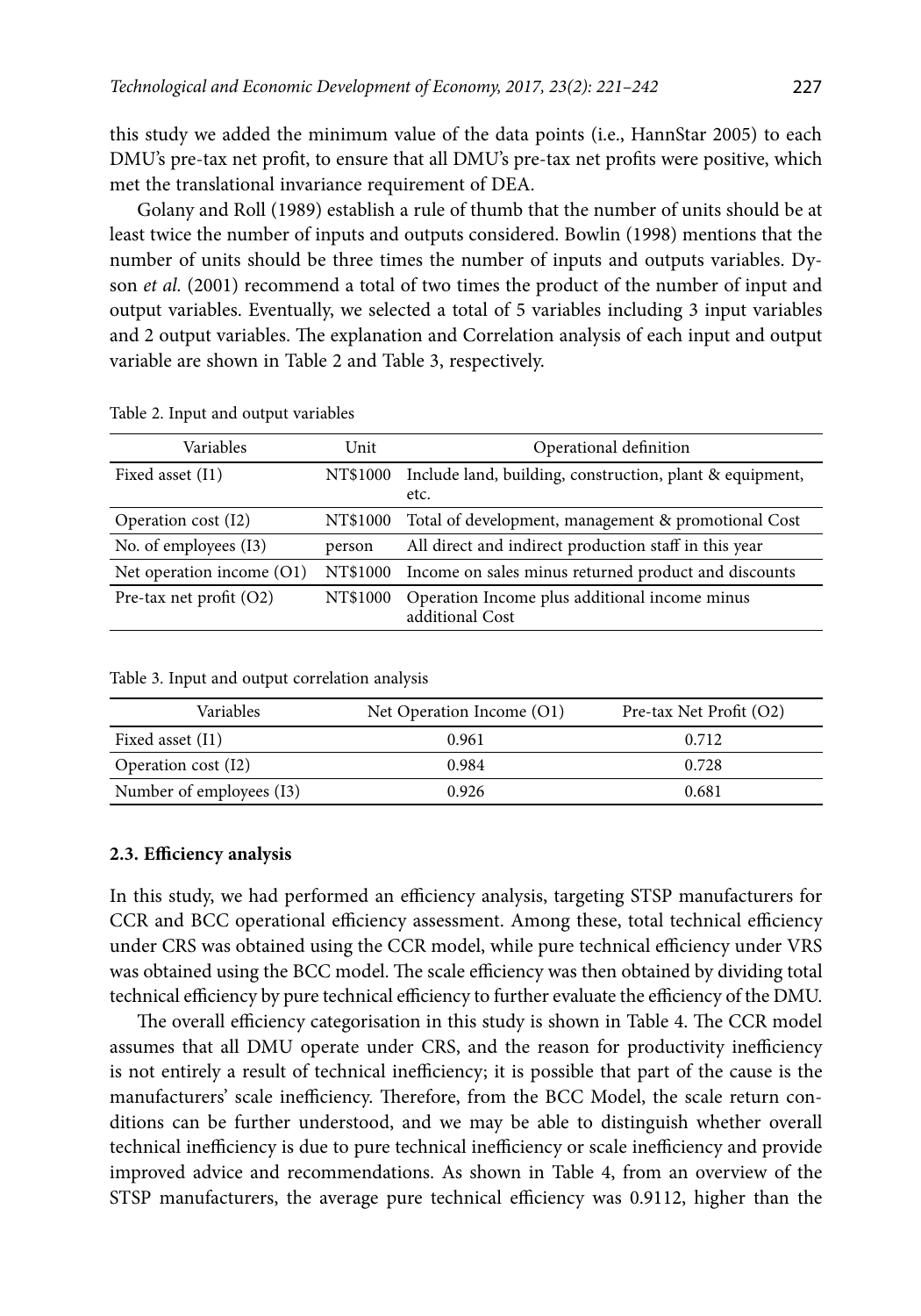scale efficiency of 0.8979, but the difference was small. Six manufacturers had lower pure technical efficiency than scale efficiency, while six other manufacturers had lower scale efficiency, demonstrating that for manufacturers with operational inefficiency, technical factors and scale factors are equally important. These results showed that technical inefficiency and scale inefficiency were both factors that lowered operational efficiency among STSP manufacturers.

For three of the manufacturers, HannsTouch Solution, Formosa Epitaxy, and MIC, inefficiencies were mostly a result of pure technical efficiency being lower than scale efficiency, demonstrating that pure technical inefficiency was the reason for total technical inefficiency among these manufacturers. Five manufacturers, Epistar, Chimei Innolux, Contrel, Tongtai and ChipMOS, exhibited weak scale efficiency, which caused the deterioration in total technical efficiency, suggesting that these manufacturers need to improve their operational scales. For three manufactures, Optimax, HannStar, and GPM, both pure technical inefficiency and scale inefficiency contributed to the total technical inefficiency during the sample period. Furthermore, four manufacturers, Genesis Photonics, UTechzone, Coretronic, and Kenmos, all had a total technical efficiency of 1. Therefore, based on our research findings, we observe that STSP manufacturers had more significant problems with scale factors than technical factors, demonstrating that manufacturers had poor performance in management and operational scale. This problem should be taken seriously and addressed by the management. Manufacturers with lower pure technical efficiencies had deficiencies in introducing and accumulating technologies and need improvement.

| Efficiency<br>DMU   | Total technical<br>efficiency | Pure technical<br>efficiency | Scale<br>efficiency |
|---------------------|-------------------------------|------------------------------|---------------------|
| Optimax             | 0.6045                        | 0.7623#                      | 0.8264              |
| HannsTouch Solution | 0.7390                        | 0.7565#                      | 0.9738              |
| Epistar             | 0.4533                        | 0.7512                       | 0.6071#             |
| Formosa Epitaxy     | 0.6100                        | 0.6752#                      | 0.9174              |
| Genesis Photonics   | 1.0000                        | 1.0000                       | 1.0000              |
| Chimei Innolux      | 0.8147                        | 1.0000                       | 0.8147#             |
| HannStar            | 0.8942                        | 0.9379#                      | 0.9518              |
| Contrel             | 0.7538                        | 0.9631                       | 0.7884#             |
| Tongtai             | 0.8323                        | 1.0000                       | 0.8323#             |
| MIC                 | 0.9551                        | 0.9607#                      | 0.9938              |
| UTechzone           | 1.0000                        | 1.0000                       | 1.0000              |
| GPM                 | 0.8495                        | 0.8824#                      | 0.9601              |
| Coretronic          | 1.0000                        | 1.0000                       | 1.0000              |
| Kenmos              | 1.0000                        | 1.0000                       | 1.0000              |
| ChipMOS             | 0.7809                        | 0.9780                       | 0.8020#             |
| Average             | 0.8192                        | 0.9112                       | 0.8979#             |

Table 4. Average total technical efficiency, pure technical efficiency, scale efficiency between 2007–2011

*Note*: # denotes important factors that lead to average inefficiency among manufactures in the 2007– 2011.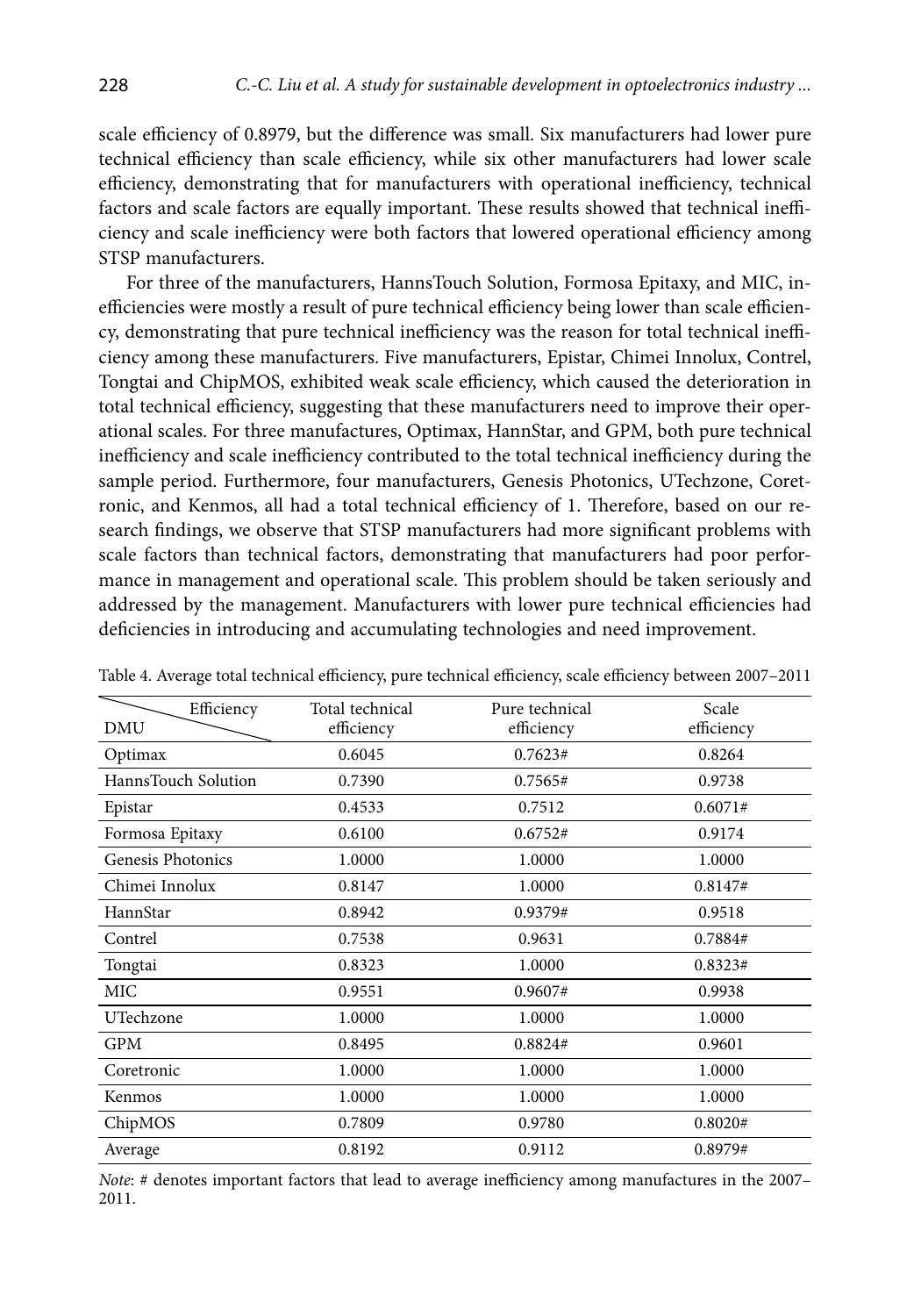Following Norman and Stoker (1991) and based on the efficiency scores, we divided the DMU into four categories: highly efficient companies, borderline efficient companies, borderline inefficient companies, and obviously inefficient companies.

As shown in Table 5, in 2007, Genesis Photonics, MIC, and Coretronic are highly efficient companies; HannsTouch Solution, Contrel, UTechzone, GPM, and Kenmos are borderline efficient companies; Chimei Innolux and HannStar are borderline inefficient companies; and Optimax, Epistar, Formosa Epitaxy, Tongtai, and ChipMOS are obviously inefficient companies. In 2005, Genesis Photonics, HannStar, MIC, Coretronic, and Kenmos are highly efficient companies; UTechzone and GPM are borderline efficient companies; the rest are all obviously inefficient companies. In 2007 and in recent years, Genesis Photonics, HannStar, UTechzone, Coretronic, and Kenmos are highly efficient companies; ChipMOS and Tongtai are borderline efficient companies; and Optimax, HannsTouch Solution, Epistar, Formosa Epitaxy, Chimei Innolux, Contrel, MIC, and GPM are obviously inefficient companies.

Over the five-year research period, the number of both highly efficient companies and obviously inefficient companies increased, and the difference between the manufacturers with comparatively better operational efficiencies and the manufacturers with comparatively worse operational efficiencies became increasingly significant. Genesis Photonics, MIC, and Coretronic are the three best performers, as they are highly efficient companies in most years. HannStar, Kenmos, and UTechzone had better growth rates compared to other manufacturers, and their operational efficiencies improved over the years, from borderline efficient or borderline inefficient in 2007 to highly efficient in 2011.

| Time<br>Category                              | 2007                                                       | 2009                                                                                                       | 2011                                                                                               |
|-----------------------------------------------|------------------------------------------------------------|------------------------------------------------------------------------------------------------------------|----------------------------------------------------------------------------------------------------|
| Highly<br>Efficient<br>Companies              | Genesis Photonics.<br>MIC, Coretronic                      | Genesis Photonics.<br>HannStar, MIC, Coretronic,<br>Kenmos                                                 | New Century, HannStar,<br>UTechzone, Coretronic,<br>Kenmos                                         |
| <b>Borderline</b><br>Efficient<br>Companies   | HannsTouch Solution.<br>Contrel, UTechzone,<br>GPM, Kenmos | UTechzone, GPM                                                                                             | ChipMOS                                                                                            |
| <b>Borderline</b><br>Inefficient<br>Companies | Chimei Innolux,<br>HannStar                                |                                                                                                            | Tongtai                                                                                            |
| Obviously<br>Inefficient<br>Companies         | Optimax, Epistar,<br>Formosa Epitaxy,<br>Tongtai, ChipMOS  | Optimax, HannsTouch<br>Solution, Epistar, Formosa<br>Epitaxy, Chimei Innolux,<br>Contrel, Tongtai, ChipMOS | Optimax, HannsTouch<br>Solution, Epistar, Formosa<br>Epitaxy, Chimei Innolux,<br>Contrel, MIC, CPM |

Table 5. Overall efficiency

#### **2.4. Return to scale analysis**

In the BCC model,  $V_0$  represents the indicator for returns to scale;  $V_0 < 0$  means increasing returns to scale;  $V_0 = 0$  means constant returns to scale; and  $V_0 > 0$  means decreasing returns to scale. CRS means that the assessed company has the optimal production scale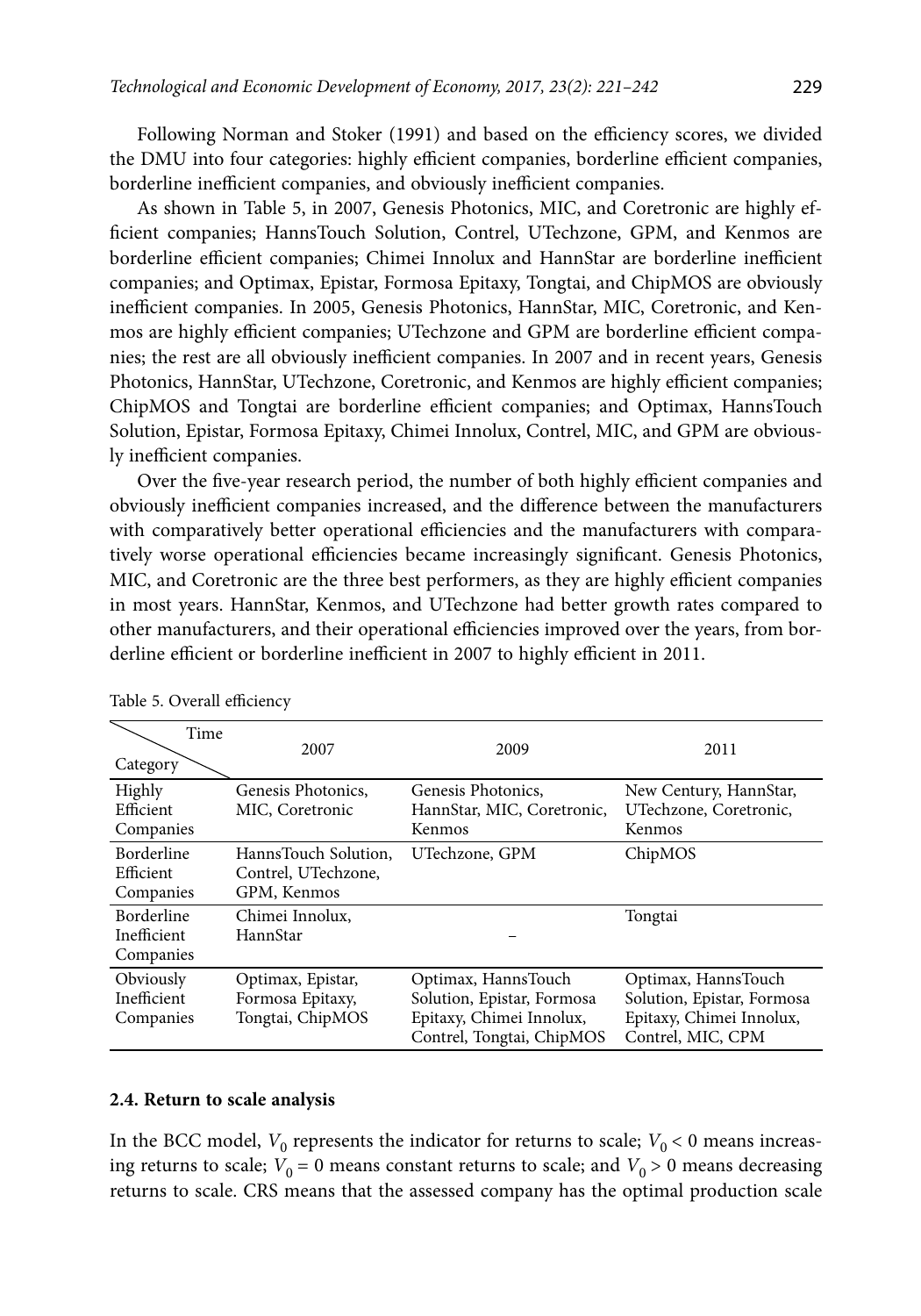and has achieved efficiency. When returns to scale increase, the company can appropriately expand its operational scale to increase operational efficiency; when returns to scale decrease, production has surpassed the optimal scale, and the company should appropriately decrease in scale to increase production efficiency.

Table 6 reports the overall production returns to scale among STSP manufacturers' operational efficiencies during the 2007–2011 period. There were approximately eight manufacturers that exhibited CRS each year, which is over half of the manufacturers, suggesting that STSP manufactures performed well in terms of scale adjustments. Moreover, as shown in Table 7, among the manufacturers, Genesis Photonics, MIC, UTechzone, Coretronic, and Kenmos had the best performance and maintained optimal production models over the five years covered by this study. HannsTouch Solution and Formosa Epitaxy exhibited increasing returns to scale, meaning that they should expand the scale of their operations via resource integration and increase inputs to reach the optimal production scale. However, Epistar, Chimei Innolux, Tongtai, and ChipMOS exhibited decreasing returns to scale for four years or more out of the five-year research period; consequently, they should consider decreasing manufacturing scale to increase productive efficiency. The remaining manufacturers generally exhibited increasing or fixed returns to scale over the five years covered by the study and might also need to adjust their scales accordingly.

| Time<br><b>RTS</b> | 2007 | 2008 | 2009 | 2010 | 2011 |
|--------------------|------|------|------|------|------|
| <b>IRS</b>         |      | _    |      |      |      |
| CRS                |      |      |      |      |      |
| <b>DRS</b>         |      |      |      |      |      |

Table 6. 2007–2011 Returns to scale analysis statistics (unit: number of DMU)

*Note*: IRS = increasing returns to scale, CRS = constant returns to scale, DRS = decreasing returns to scale.

| Time RTS<br>DMU     | 2007       | 2008       | 2009       | 2010       | 2011       | <b>IRS</b> | CSR | DRS            |
|---------------------|------------|------------|------------|------------|------------|------------|-----|----------------|
| Optimax             | DRS        | DRS        | <b>CRS</b> | DRS        | <b>CRS</b> |            | 2   | 3              |
| HannsTouch Solution | <b>CRS</b> | <b>CRS</b> | <b>IRS</b> | <b>CRS</b> | <b>IRS</b> | 2          | 3   |                |
| Epistar             | DRS        | DRS        | DRS        | DRS        | DRS        |            |     | 5              |
| Formosa Epitaxy     | DRS        | DRS        | <b>CRS</b> | <b>IRS</b> | <b>IRS</b> | 2          | 1   | 2              |
| Genesis Photonics   | <b>CRS</b> | <b>CRS</b> | <b>CRS</b> | <b>CRS</b> | <b>CSR</b> |            | 5   |                |
| Chimei Innolux      | DRS        | DRS        | DRS        | DRS        | DRS        |            |     | 5              |
| HannStar            | DRS        | DRS        | <b>CRS</b> | DRS        | <b>CRS</b> |            | 2   | 3              |
| Contrel             | CRS        | DRS        | DRS        | DRS        | <b>CRS</b> |            | 2   | 3              |
| Tongtai             | DRS        | DRS        | DRS        | DRS        | DRS        |            |     | 5              |
| MIC                 | <b>CRS</b> | <b>CRS</b> | <b>CRS</b> | <b>CRS</b> | <b>CRS</b> |            | 5   |                |
| UTechzone           | <b>CRS</b> | <b>CRS</b> | <b>CRS</b> | <b>CRS</b> | <b>CRS</b> |            | 5   |                |
| <b>GPM</b>          | <b>CRS</b> | <b>CRS</b> | <b>CRS</b> | DRS        | <b>IRD</b> | 1          | 3   |                |
| Coretronic          | <b>CRS</b> | <b>CRS</b> | <b>CRS</b> | <b>CRS</b> | <b>CRS</b> |            | 5   |                |
| Kenmos              | <b>CRS</b> | <b>CRS</b> | <b>CRS</b> | <b>CRS</b> | <b>CRS</b> |            | 5   |                |
| ChipMOS             | DRS        | DRS        | DRS        | DRS        | <b>CRS</b> |            | 1   | $\overline{4}$ |

Table 7. 2007–2011 DMU returns to scale analysis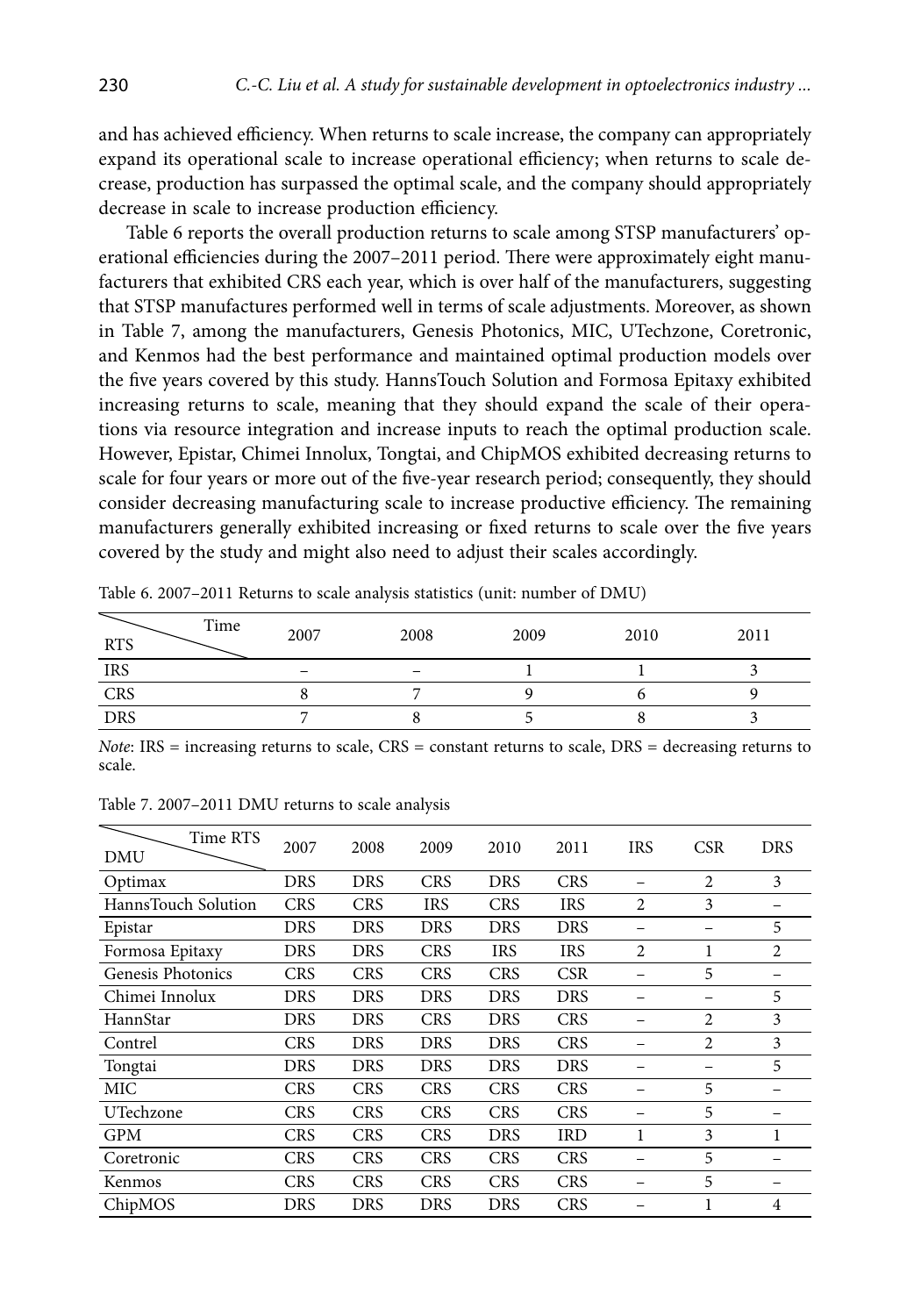## **2.5. Variable difference analysis**

The CCR Model was used to calculate variable differences. In addition, as the units for each input and output variable vary, we used ratios (in percentage terms) to measure the difference between optimal and actual values and determined the magnitude of improvement for each manufacturer. Table 8 shows the overall excessive investments for the manufacturers each year. STSP manufacturers' fixed assets are the source of excess investment, and the amount of excess investment was approximately 14.19%. Judging from the average operational costs and the number of staff, the excess magnitude was approximately 1–3%; this indicates that the scale adjustments were good. From overall output, after adjusting for on input, pre-tax net profit increased 25.5%, thereby reaching optimal output and allowing total technical efficiency to achieve the optimal efficiency score.

| Time<br>Variables  | 2007  | 2008  | 2009 | 2010  | 2011 | Average |
|--------------------|-------|-------|------|-------|------|---------|
| Fixed asset        | 21.55 | 19.07 | 5.40 | 23.17 | 1.77 | 14.19   |
| Operational cost   | 1.76  | 0.35  | 0.00 | 2.05  | 2.74 | 1.38    |
| Staff number       | 5.10  | 0.00  | 0.71 | 4.40  | 2.88 | 2.62    |
| Operational income | 0.00  | 0.00  | 0.00 | 0.00  | 0.00 | 0.00    |
| Pre-tax net profit | 29.65 | 24.61 | 8.94 | 56.77 | 7.51 | 25.50   |

Table 8. 2007–2011 Input output variable difference analysis (unit: %)

#### **2.6. Sensitivity analysis**

This study conducted a sensitivity analysis, focusing on observing and exploring efficiency changes after eliminating each input and output variable. We aimed to understand the extent of the impact of each variable on the manufacturers' operational efficiency to determine the specific input and output factors with the greatest influence. Table 9 shows the efficiency scores and magnitudes of change before and after excluding the input and output values. The results showed that the three input variables and two output variables are all causes of the original declining operational efficiency, proving that these five performance indicators have positive influences on STSP manufacturers' operational efficiency.

Specifically, based on overall average values in the 2007–2011 period, the efficiency scores exhibited the greatest variation before and after eliminating operational income. Originally, overall efficiency was 0.9182, and after elimination the efficiency score was 0.4056, with a change rate as high as 50.33%, demonstrating that this variable has the greatest influence on STSP manufacturers. Pre-tax net profit was the variable with the second largest magnitude of change, with a post-elimination value of 0.6474 and a change rate of 20.94%, showing that earnings, profit, and loss are still the most important variables that affect companies and manufacturers. All of the input variables had some influence. The variables, in order of importance, were the following: operational cost, staff number, and fixed assets; the change rates for the variables were 11.83%, 8.46%, and 6.83%, respectively.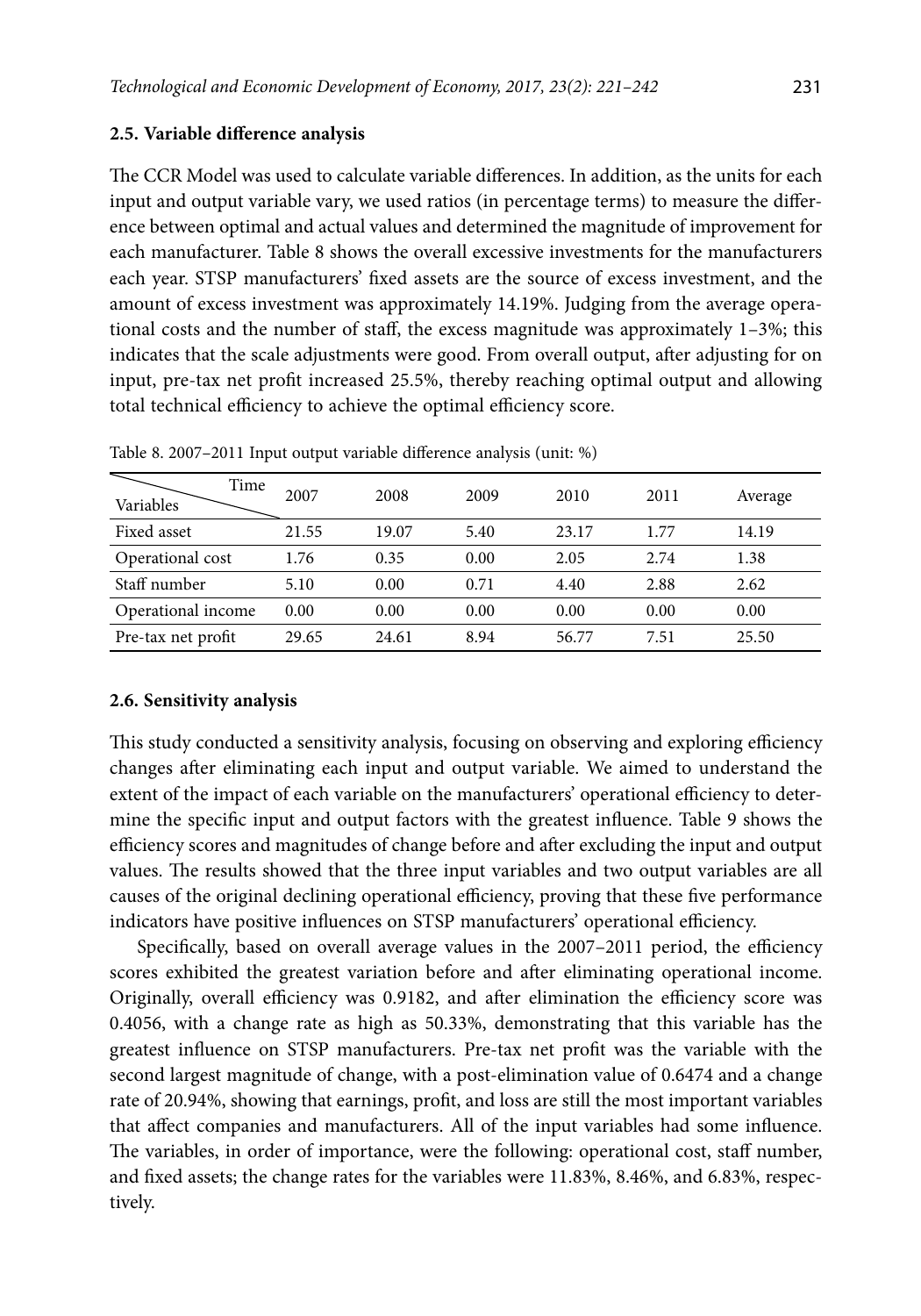| Time<br>Variables                   | 2007   | 2008   | 2009   | 2010   | 2011   | Average |
|-------------------------------------|--------|--------|--------|--------|--------|---------|
| Original total technical efficiency | 0.9169 | 0.8193 | 0.7634 | 0.7772 | 0.8190 | 0.8192  |
| Exclude fixed asset                 | 0.8503 | 0.7861 | 0.7192 | 0.7247 | 0.7347 | 0.7630  |
| Change rate (%)                     | 7.26   | 4.05   | 5.79   | 6.76   | 10.29  | 6.83    |
| Exclude operational cost            | 0.7933 | 0.7139 | 0.7019 | 0.6865 | 0.7120 | 0.7215  |
| Change rate $(\%)$                  | 13.48  | 12.86  | 8.06   | 11.67  | 13.06  | 11.83   |
| Exclude staff number                | 0.8733 | 0.7450 | 0.6608 | 0.6967 | 0.7806 | 0.7513  |
| Change rate (%)                     | 4.76   | 9.07   | 13.44  | 10.36  | 4.69   | 8.46    |
| Exclude operational income          | 0.4006 | 0.3994 | 0.3769 | 0.3972 | 0.4541 | 0.4056  |
| Change rate (%)                     | 56.31  | 51.25  | 50.63  | 48.89  | 44.55  | 50.33   |
| Exclude pre-tax net profit          | 0.7224 | 0.6589 | 0.6204 | 0.6073 | 0.6281 | 0.6474  |
| Change rate $(\%)$                  | 21.21  | 19.58  | 18.73  | 21.86  | 23.31  | 20.94   |

Table 9. 2007–2011 Input output sensitivity analysis

## **2.7. Productivity change analysis**

This study perform the MPI analysis, and the results are shown in Table 10. According to this analysis, a total of six DMUs increased total factor productivity, among which Hann-Star and ChipMOS's growth rates were led by technique changes and TECs; Coretronic and Kenmos's growth rates were mostly due to technique changes; Optimax and Chimei Innolux, while experiencing deteriorating TECs, still had strong technique changes, leading to overall growth in total factor productivity. Our study revealed that these six DMUs had the common characteristic that technique changes exhibit competitive advantages, which are the main causes of overall advances in total factor productivity.

However, HannsTouch Solution, Epistar, Formosa Epitaxy, Genesis Photonics, Contrel, Tongtai, MIC, UTechzone, and GMP all had MPI values below 1, meaning that after calculating the geometric average over the five-year period, they showed deteriorating trends. Epistar, Formosa Epitaxy, Contrel, MIC, and GMP showed deterioration in both TECs and technique changes. Genesis Photonics and UTechzone's deteriorations occurred mostly in technique changes. HannsTouch Solution, although experiencing improvements in technique changes still had overall deterioration due to strong deterioration in TEC. Tongtai showed growth in TECs, but its poor performance in technique changes caused an overall deterioration. The results demonstrate that other than HannsTouch Solution, the other DMUs all showed deterioration in technique changes, which, under deteriorating or constant TECs, causes poor performance in total factor productivity.

Based on the DMU analysis, we examined all of manufacturers' performances on the basis of the average value of efficiency change during the entire study period. The results show that the average total factor productivity of 0.946 is deteriorating, with only six manufacturers that improved. Meanwhile, TEC, as the major cause for the decline, resulted in the deterioration of eight manufacturers, approximately 53.33% of the total (in PTEC, seven manufacturers showed deterioration; in Scale efficiency changes, five manufactur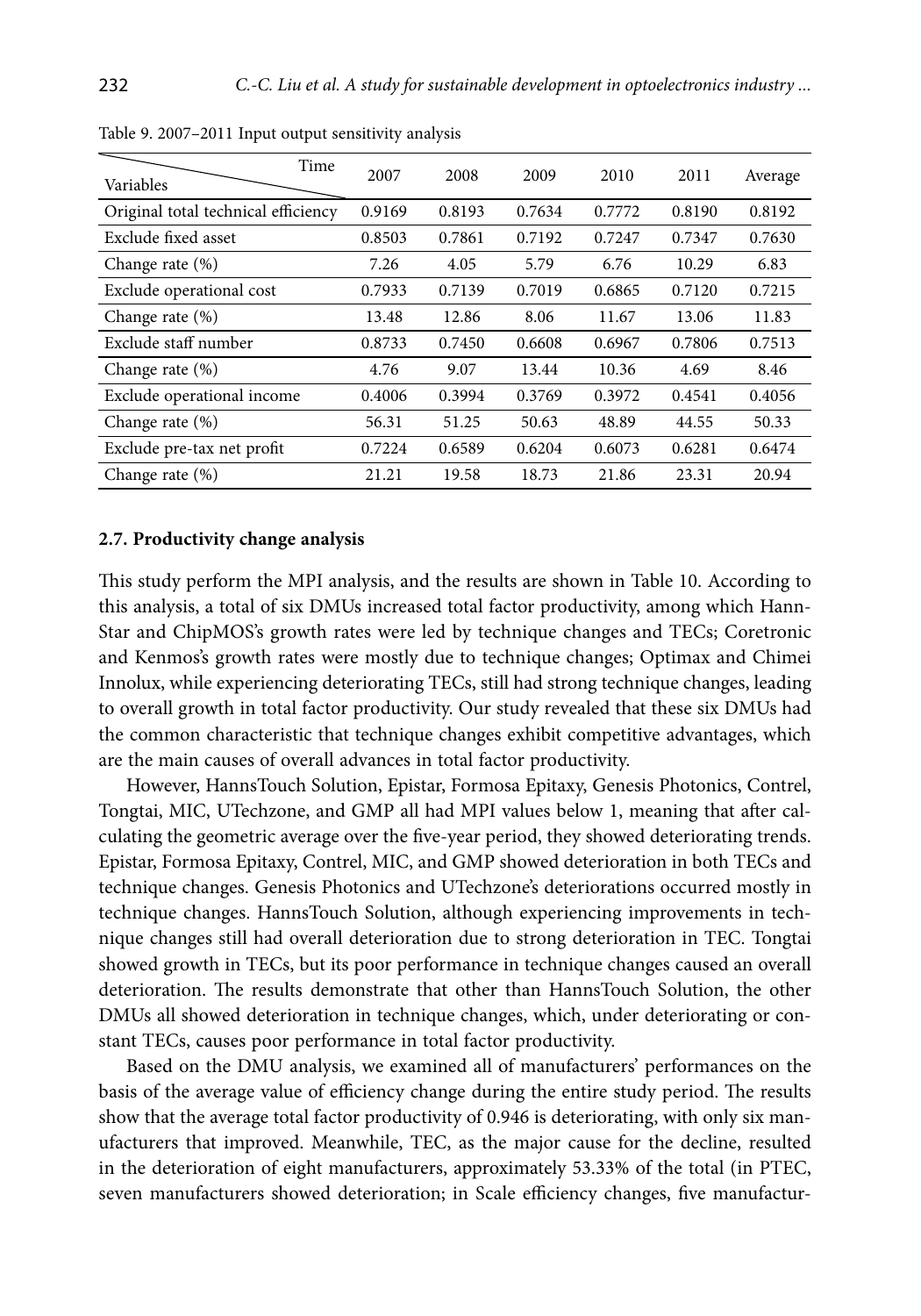ers showed deterioration). In other words, TECs and technique changes had geometric averages of 0.966 and 0.979, respectively; the product of these two values results in a total factor productivity that is less than 1, thus showing a negative trend. Therefore, the overall industry still needs to improve productive efficiency and strengthen production technology to enhance the competitiveness of the overall STSP optoelectronics industry.

| <b>DMU</b>             | <b>EFFCH</b> | TECHCH | <b>PECH</b> | <b>SECH</b> | <b>TFPCH</b> |
|------------------------|--------------|--------|-------------|-------------|--------------|
| 1. Optimax             | 0.978        | 1.089  | 0.913       | 1.071       | 1.065        |
| 2. HannsTouch Solution | 0.897        | 1.091  | 0.917       | 0.978       | 0.978        |
| 3. Epistar             | 0.921        | 0.992  | 0.914       | 1.008       | 0.914        |
| 4. Formosa Epitaxy     | 0.926        | 0.907  | 0.901       | 1.027       | 0.839        |
| 5. Genesis Photonics   | 1.000        | 0.767  | 1.000       | 1.000       | 0.767        |
| 6. Chimei Innolux      | 0.976        | 1.189  | 1.000       | 0.976       | 1.161        |
| 7. HannStar            | 1.019        | 1.182  | 1.000       | 1.019       | 1.205        |
| 8. Contrel             | 0.935        | 0.831  | 0.950       | 0.984       | 0.777        |
| 9. Tongtai             | 1.030        | 0.955  | 1.000       | 1.030       | 0.984        |
| 10. MIC                | 0.971        | 0.976  | 0.976       | 0.995       | 0.948        |
| 11. UTechzone          | 1.000        | 0.764  | 1.000       | 1.000       | 0.764        |
| 12. GPM                | 0.834        | 0.836  | 0.843       | 0.989       | 0.697        |
| 13. Coretronic         | 1.000        | 1.116  | 1.000       | 1.000       | 1.116        |
| 14. Kenmos             | 1.000        | 1.028  | 1.000       | 1.000       | 1.028        |
| 15. ChipMOS            | 1.031        | 1.111  | 1.027       | 1.003       | 1.145        |
| Average                | 0.966        | 0.979  | 0.961       | 1.005       | 0.946        |

Table 10. 2007–2011 Efficiency score changes

## **2.8. MPI and bootstrap analysis**

From the MPI analysis, the information on each category of efficiency change of each DMU over the entire study period can be acquired, but due to the lack of statistical support in the application process, it is often difficult to present accurate results for the efficiency scores. To address this issue, our study used the MPI combined with Bootstrapping to solve the problem of a lack of statistical support. Via statistical assessment and statistical inference (interval estimation), we determined whether the index shows significant change. Compared to the point estimation provided by the MPI, the method used in our study enables us to obtain more accurate statistical estimates. The results of this analysis are shown in the following tables.

## **2.8.1. Total factor productivity with bootstrap**

Table 11 shows that, using the MPI analysis on the original average values of total factor productivity change over the research period, six DMUs showed improving trends, nine DMUs showed deteriorating trends, and no DMU remained in the same condition. However, after the application of the Bootstrap procedure, the number of DMU that showed sig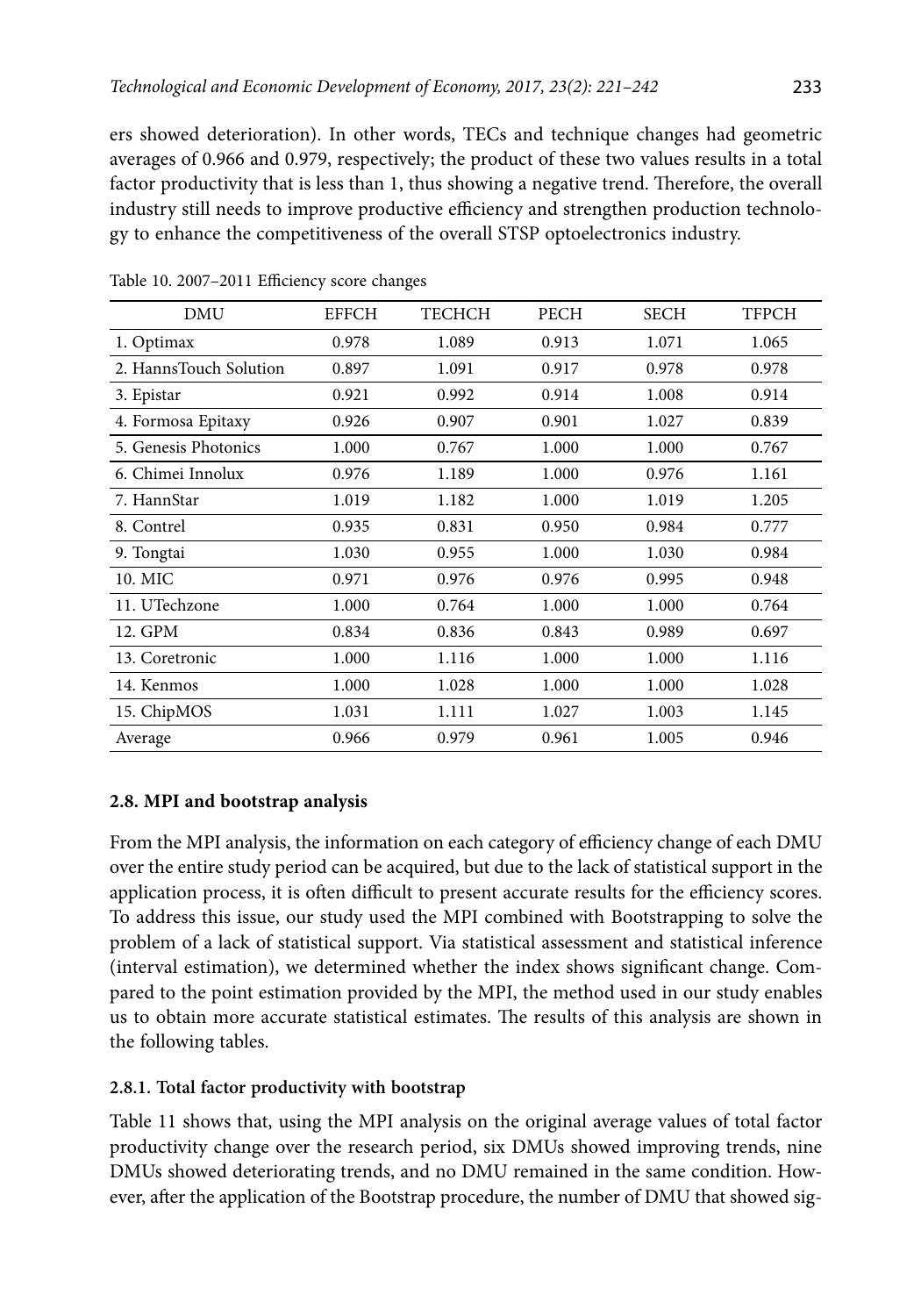nificant changes in total factor productivity decreased considerably. Among these DMUs, four showed significant improvement, and five DMUs showed significant deterioration.

The statistical inference can also be explained by the confidence interval. Under Percentile and BCa validations, Optimax, Chimei Innolux, Coretronic, and ChipMOS show a growth trend and their confidence intervals had upper and lower bounds greater than 1. Therefore, after statistical assessment, we inferred that these four manufacturers had significant improvements in total factor productivity change. Formosa Epitaxy, Genesis Photonics, Contrel, MIC, and UTechzone all showed deteriorating trends, and their confidence intervals had upper and lower bounds below 1. Therefore, after statistical assessment, we inferred that these five manufacturers had significant deteriorations in total factor productivity change, while the remaining manufacturers showed no significant changes in total factor productivity. The main cause for significant changes in total factor productivity and different categories of efficiency changes are explored in greater detail below.

| DMU                    |          |       | Percentile |       | BCa   |  |
|------------------------|----------|-------|------------|-------|-------|--|
|                        | Original | lower | upper      | lower | upper |  |
| 1. Optimax             | 1.065#   | 0.986 | 1.183      | 1.006 | 1.233 |  |
| 2. HannsTouch Solution | 0.978    | 0.698 | 1.305      | 0.646 | 1.292 |  |
| 3. Epistar             | 0.914    | 0.838 | 1.016      | 0.845 | 1.034 |  |
| 4. Formosa Epitaxy     | 0.839#   | 0.700 | 0.951      | 0.688 | 0.951 |  |
| 5. Genesis Photonics   | 0.767#   | 0.637 | 0.927      | 0.649 | 0.964 |  |
| 6. Chimei Innolux      | 1.161#   | 1.028 | 1.378      | 1.052 | 1.403 |  |
| 7. HannStar            | 1.205    | 0.921 | 1.591      | 0.965 | 1.661 |  |
| 8. Contrel             | 0.777#   | 0.616 | 0.987      | 0.643 | 1.013 |  |
| 9. Tongtai             | 0.984    | 0.875 | 1.100      | 0.875 | 1.103 |  |
| 10. MIC                | 0.948#   | 0.898 | 0.992      | 0.898 | 0.992 |  |
| 11. UTechzone          | 0.764#   | 0.648 | 0.907      | 0.648 | 0.939 |  |
| 12. GPM                | 0.697    | 0.478 | 1.051      | 0.541 | 1.108 |  |
| 13. Coretronic         | 1.116#   | 1.006 | 1.237      | 1.017 | 1.237 |  |
| 14. Kenmos             | 1.028    | 0.827 | 1.282      | 0.840 | 1.326 |  |
| 15. ChipMOS            | 1.145#   | 1.020 | 1.415      | 1.027 | 1.538 |  |

Table 11. Total factor productivity with bootstrap

*Note*: # indicates that there is significant change in total factor productivity.

## **2.8.2. Technique change with bootstrap**

Table 12 demonstrates that over the research period, the analysis of the original average values of technique change exhibited an improving trend in seven DMUs and a deteriorating trend in eight DMUs, with no DMU showing a constant trend. However, after applying the Bootstrap procedure, manufacturers with significant improvements were limited to four DMUs: HannsTouch Solution, Chimei Innolux, HannStar, and Coretronic; manufacturers that showed significant deterioration were limited to three DMUs: Genesis Photonics, Contrel, and UTechzone; the remaining DMUs showed no significant changes.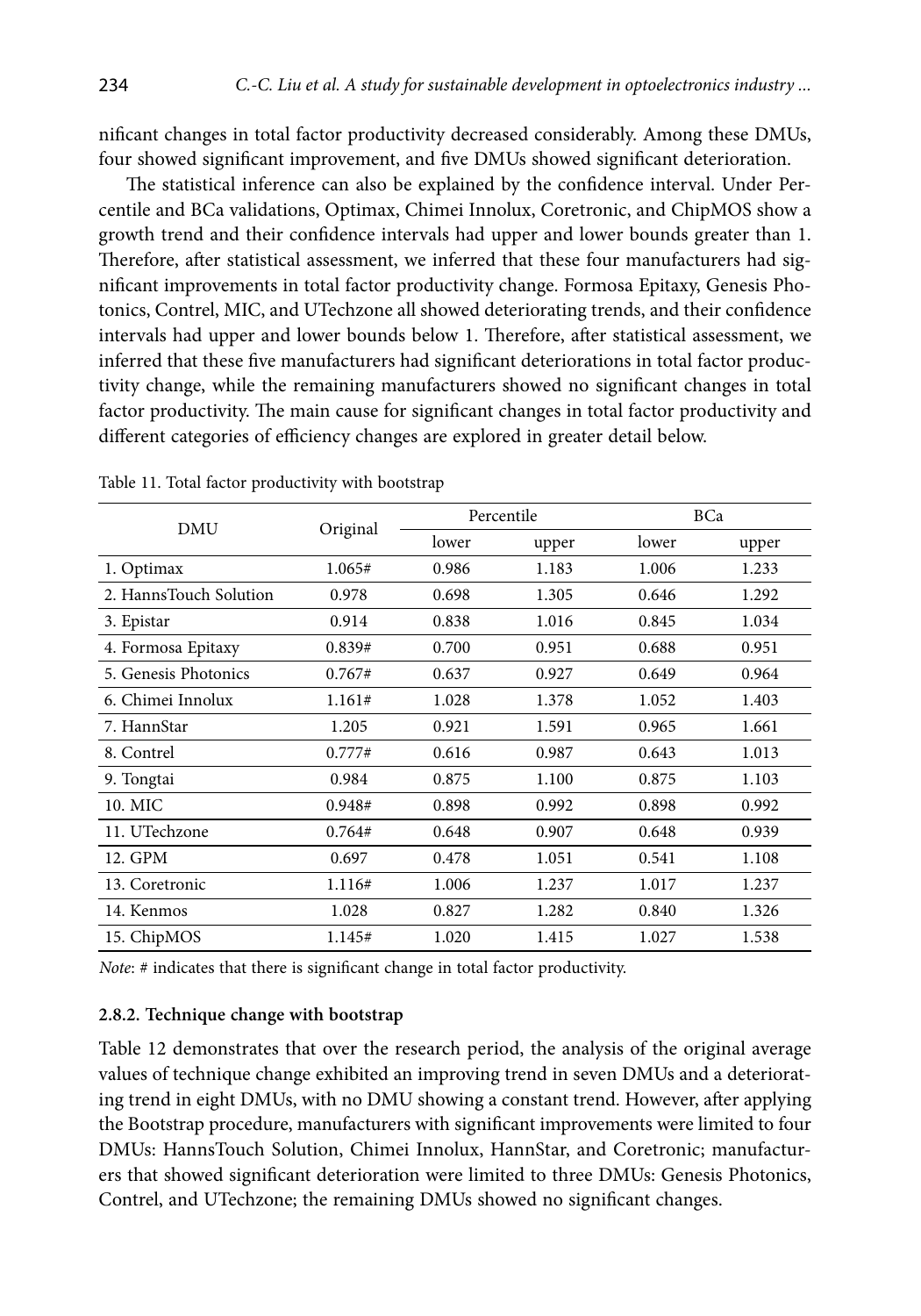| <b>DMU</b>             | Original | Percentile |       | BCa   |       |
|------------------------|----------|------------|-------|-------|-------|
|                        |          | lower      | upper | lower | upper |
| 1. Optimax             | 1.089    | 0.959      | 1.242 | 0.978 | 1.262 |
| 2. HannsTouch Solution | 1.091#   | 1.042      | 1.137 | 1.042 | 1.137 |
| 3. Epistar             | 0.992    | 0.927      | 1.052 | 0.927 | 1.059 |
| 4. Formosa Epitaxy     | 0.907    | 0.754      | 1.035 | 0.749 | 1.035 |
| 5. Genesis Photonics   | 0.767#   | 0.625      | 0.927 | 0.649 | 0.964 |
| 6. Chimei Innolux      | 1.189#   | 1.101      | 1.283 | 1.105 | 1.290 |
| 7. HannStar            | 1.182#   | 1.112      | 1.264 | 1.134 | 1.287 |
| 8. Contrel             | 0.831#   | 0.746      | 0.925 | 0.746 | 0.925 |
| 9. Tongtai             | 0.955    | 0.861      | 1.046 | 0.847 | 1.035 |
| 10. MIC                | 0.976    | 0.902      | 1.062 | 0.905 | 1.079 |
| 11. UTechzone          | 0.764#   | 0.648      | 0.929 | 0.648 | 0.940 |
| 12. GPM                | 0.836    | 0.638      | 1.051 | 0.638 | 1.051 |
| 13. Coretronic         | 1.116#   | 0.989      | 1.223 | 1.017 | 1.223 |
| 14. Kenmos             | 1.028    | 0.814      | 1.282 | 0.840 | 1.326 |
| 15. ChipMOS            | 1.111    | 0.895      | 1.401 | 0.915 | 1.420 |

Table 12. Technical change with bootstrap

*Note*: # denotes significant changes in technique changes.

These statistical inferences can also be explained by the confidence interval. Under Percentile and BCa validations, HannsTouch Solution, Chimei Innolux, HannStar, and Coretronic exhibited growth trends and their confidence intervals had upper and lower bounds greater than 1. Therefore, after the statistical assessment, we inferred that these four manufacturers had significant improvement in technical changes. Genesis Photonics, Contrel, MIC, and UTechzone all exhibited deteriorating trends and their confidence intervals had upper and lower bounds of less than 1. Therefore, after statistical assessment, we inferred that these three manufacturers had significant deterioration in technical change, while the remaining manufacturers showed no significant changes.

Based on the results, Chimei Innolux and Coretronic had outstanding performance in technique changes, which caused a significant improvement in their total factor productivity changes. Optimax and ChipMOS did not have obvious improvements in technical change, but they showed growth in their geometric averages and annual growth in TECs, which lead to a significant total factor productivity improvement trend. Genesis Photonics, Contrel, and UTechzone showed deteriorating technique change, leading to significant deterioration in total factor productivity change.

#### **2.8.3. TEC with bootstrap**

Table 13 shows that over the research period, the analysis of the original average values of TEC revealed an improvement trend for three DMUs, no change for four DMUs, and deteriorating trends for eight DMUs. However, after introducing Bootstrap, the results were noticeably different from those with MPI analysis alone. The results demonstrated that none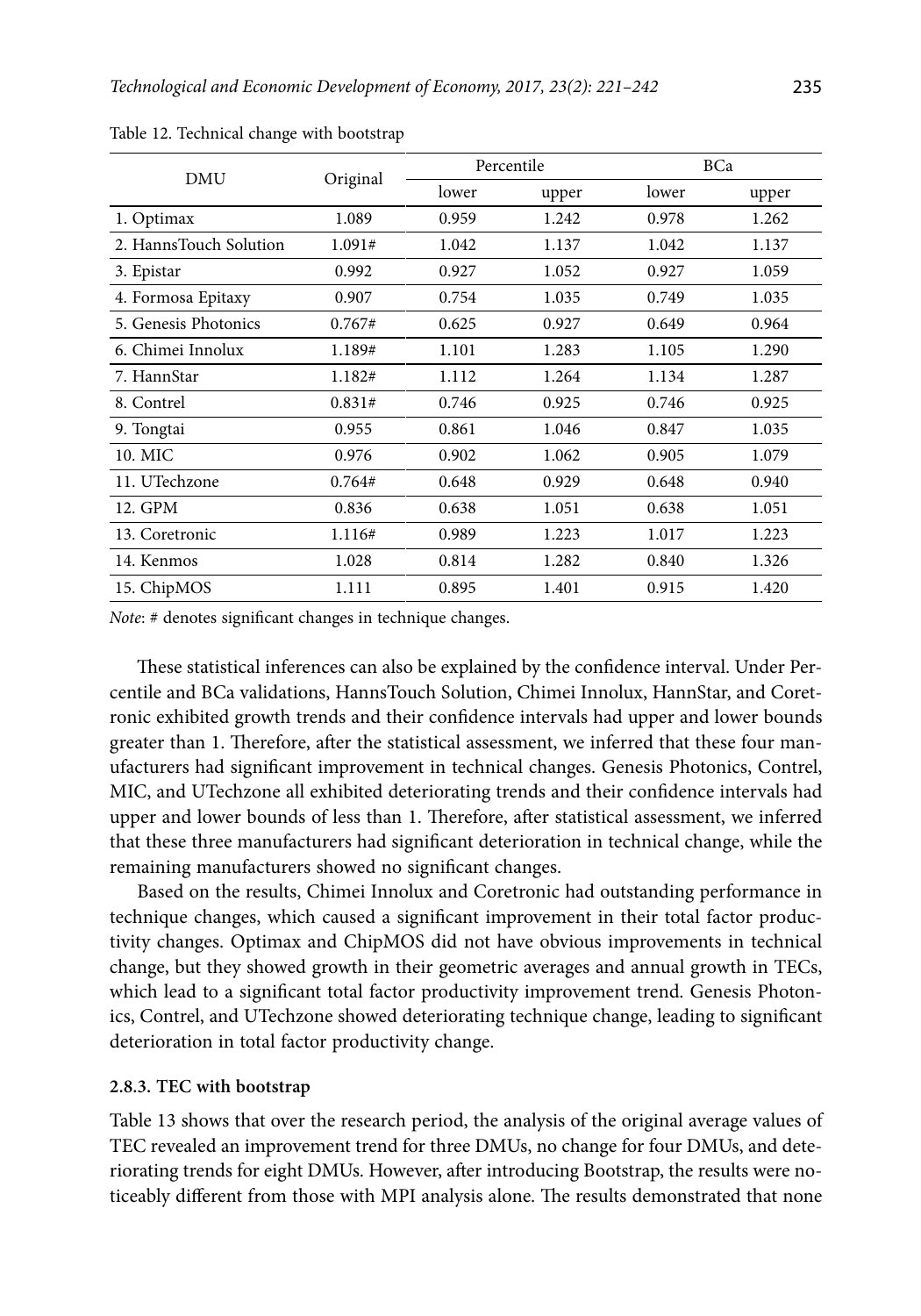of the firms included in the study showed significant growth or deterioration. HannsTouch Solution and HannStar, however, showed a significant growth in technique changes and no deterioration in TECs, although the firms performed poorly, leading to no improvement in total factor productivity. However, Formosa Epitaxy and MIC, due to deterioration in both technique change and TEC, had significant deteriorating trends in total factor productivity change. Technical efficiency can be deconstructed into pure technical efficiency and scale efficiency. We then further explore the DMU changes with Bootstrapping below.

|                        |          | Percentile |                                                                                                          | BCa   |       |
|------------------------|----------|------------|----------------------------------------------------------------------------------------------------------|-------|-------|
| DMU                    | Original | lower      | upper<br>1.256<br>1.180<br>1.045<br>1.236<br>1.000<br>1.087<br>1.400<br>1.350<br>1.161<br>1.004<br>1.000 | lower | upper |
| 1. Optimax             | 0.978    | 0.803      |                                                                                                          | 0.845 | 1.372 |
| 2. HannsTouch Solution | 0.897    | 0.630      |                                                                                                          | 0.630 | 1.180 |
| 3. Epistar             | 0.921    | 0.815      |                                                                                                          | 0.815 | 1.045 |
| 4. Formosa Epitaxy     | 0.926    | 0.736      |                                                                                                          | 0.781 | 1.276 |
| 5. Genesis Photonics   | 1.000    | 1.000      |                                                                                                          | 1.000 | 1.000 |
| 6. Chemei Innolux      | 0.976    | 0.906      |                                                                                                          | 0.919 | 1.144 |
| 7. HannStar            | 1.019    | 0.794      |                                                                                                          | 0.848 | 1.564 |
| 8. Contrel             | 0.935    | 0.728      |                                                                                                          | 0.767 | 1.389 |
| 9. Tongtai             | 1.030    | 0.920      |                                                                                                          | 0.928 | 1.183 |
| 10. MIC                | 0.971    | 0.915      |                                                                                                          | 0.915 | 1.004 |
| 11. UTechzone          | 1.000    | 1.000      |                                                                                                          | 1.000 | 1.000 |
| 12. GPM                | 0.834    | 0.968      | 1.000                                                                                                    | 0.731 | 1.000 |
| 13. Coretronic         | 1.000    | 1.000      | 1.000                                                                                                    | 1.000 | 1.000 |
| 14. Kenmos             | 1.000    | 1.000      | 1.000                                                                                                    | 1.000 | 1.000 |
| 15. ChipMOS            | 1.031    | 0.746      | 1.439                                                                                                    | 0.855 | 1.524 |

Table 13. TEC with Bootstrap

## **2.8.4. PTEC with bootstrap**

From Table 14, it can be seen that, over the research period, the analysis of the original average value of PTEC showed that one DMU exhibited an improving trend, seven DMUs exhibited a constant trend, and seven DMUs exhibited deteriorating trends. After introducing bootstrap, the results matched completely with the MPI in growth trends; i.e., ChipMOS showed significant improvement, and the rest showed no significant changes. This statistical inference can also be supported using confidence intervals. Under Percentile and BCa validation, ChipMOS showed growth and both the upper and lower bound values of its confidence interval were strictly greater than 1. Therefore, via statistical assessment, we concluded that ChipMOS had significant improvement in PTEC, while the rest of the DMUs show no significant changes.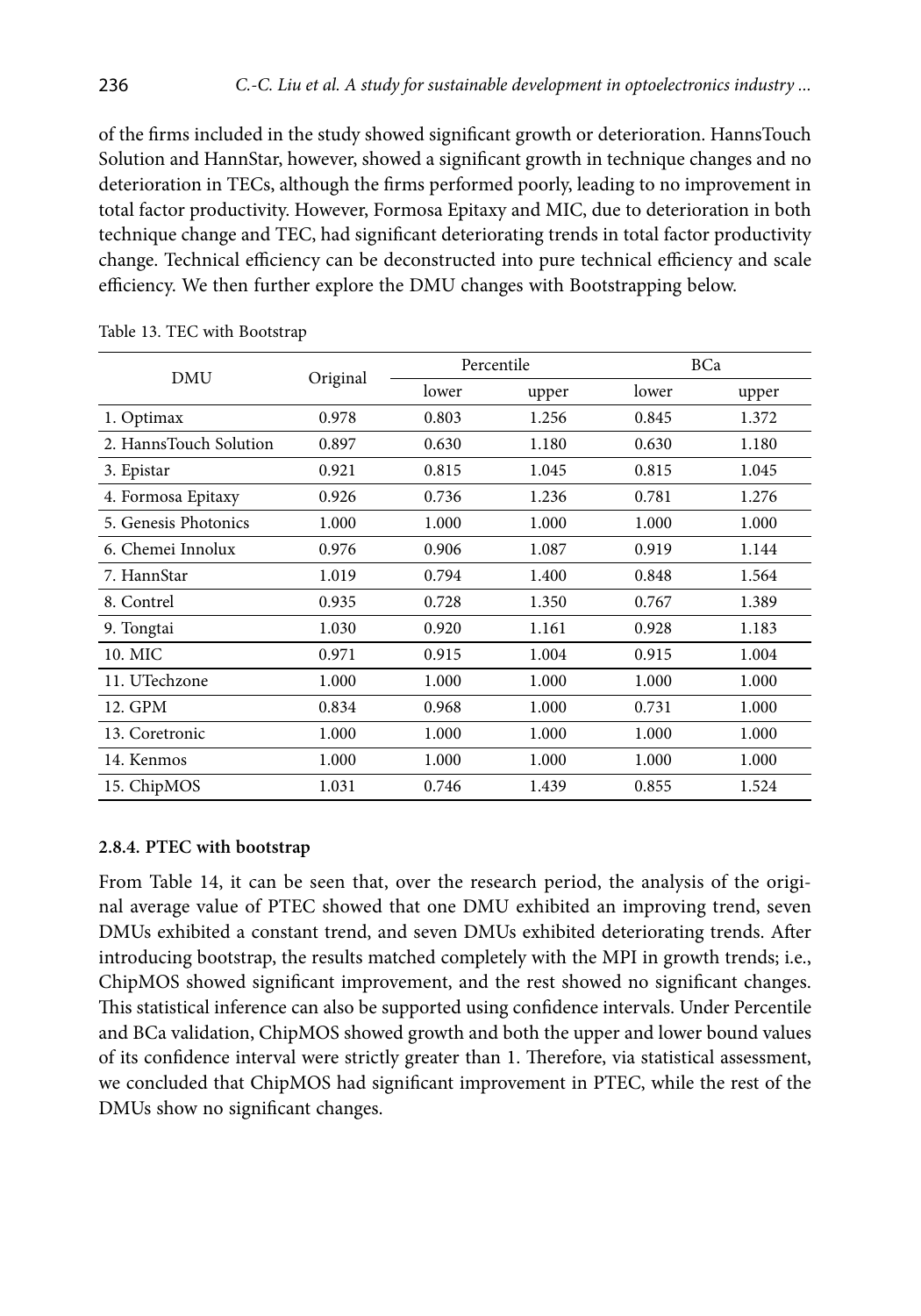| <b>DMU</b>             | Original | Percentile |       | BCa   |       |
|------------------------|----------|------------|-------|-------|-------|
|                        |          | lower      | upper | lower | upper |
| 1. Optimax             | 0.913    | 0.701      | 1.207 | 0.652 | 1.146 |
| 2. HannsTouch Solution | 0.917    | 0.642      | 1.230 | 0.602 | 1.230 |
| 3. Epistar             | 0.914    | 0.774      | 1.057 | 0.774 | 1.057 |
| 4. Formosa Epitaxy     | 0.901    | 0.695      | 1.200 | 0.721 | 1.268 |
| 5. Genesis Photonics   | 1.000    | 1.000      | 1.000 | 1.000 | 1.000 |
| 6. Chimei Innolux      | 1.000    | 1.000      | 1.000 | 1.000 | 1.000 |
| 7. HannStar            | 1.000    | 0.767      | 1.338 | 0.845 | 1.338 |
| 8. Contrel             | 0.950    | 0.861      | 1.000 | 0.908 | 1.000 |
| 9. Tongtai             | 1.000    | 1.000      | 1.000 | 1.000 | 1.000 |
| 10. MIC                | 0.976    | 0.923      | 1.008 | 0.923 | 1.008 |
| 11. UTechzone          | 1.000    | 1.000      | 1.000 | 1.000 | 1.000 |
| 12. GPM                | 0.843    | 0.667      | 1.000 | 0.667 | 1.000 |
| 13. Coretronic         | 1.000    | 1.000      | 1.000 | 1.000 | 1.000 |
| 14. Kenmos             | 1.000    | 1.000      | 1.000 | 1.000 | 1.000 |
| 15. ChipMOS            | 1.027#   | 1.002      | 1.104 | 1.002 | 1.104 |

Table 14. PTEC with bootstrap

*Note*: # denotes significant change in PTEC.

## **2.8.5. Scale efficiency change with bootstrap**

As in Table 15, the analysis of original data of scale efficiency change over the study period showed that six DMUs exhibited returns to scale trend, four DMUs exhibited constant trends, and five DMUs exhibited non-optimal production model trends.

| <b>DMU</b>             |       | Percentile                                                                                                                                                                                                                                                   |       | BCa   |       |
|------------------------|-------|--------------------------------------------------------------------------------------------------------------------------------------------------------------------------------------------------------------------------------------------------------------|-------|-------|-------|
|                        |       | Original<br>lower<br>1.071<br>0.827<br>0.978#<br>0.959<br>1.008<br>0.826<br>1.027<br>0.906<br>1.000<br>1.000<br>0.976<br>0.906<br>1.019<br>0.948<br>0.984<br>0.728<br>1.030<br>0.920<br>0.995<br>0.990<br>1.000<br>1.000<br>0.882<br>0.989<br>1.000<br>1.000 | upper | lower | upper |
| 1. Optimax             |       |                                                                                                                                                                                                                                                              | 1.501 | 0.886 | 1.696 |
| 2. HannsTouch Solution |       |                                                                                                                                                                                                                                                              | 0.999 | 0.959 | 0.999 |
| 3. Epistar             |       |                                                                                                                                                                                                                                                              | 1.210 | 0.786 | 1.210 |
| 4. Formosa Epitaxy     |       |                                                                                                                                                                                                                                                              | 1.215 | 0.932 | 1.296 |
| 5. Genesis Photonics   |       |                                                                                                                                                                                                                                                              | 1.000 | 1.000 | 1.000 |
| 6. Chimei Innolux      |       |                                                                                                                                                                                                                                                              | 1.099 | 0.919 | 1.144 |
| 7. HannStar            |       |                                                                                                                                                                                                                                                              | 1.098 | 0.948 | 1.098 |
| 8. Contrel             |       |                                                                                                                                                                                                                                                              | 1.350 | 0.758 | 1.446 |
| 9. Tongtai             |       |                                                                                                                                                                                                                                                              | 1.161 | 0.920 | 1.183 |
| 10. MIC                |       |                                                                                                                                                                                                                                                              | 1.000 | 0.990 | 1.000 |
| 11. UTechzone          |       |                                                                                                                                                                                                                                                              | 1.000 | 1.000 | 1.000 |
| 12. GPM                |       |                                                                                                                                                                                                                                                              | 1.103 | 0.916 | 1.103 |
| 13. Coretronic         |       |                                                                                                                                                                                                                                                              | 1.000 | 1.000 | 1.000 |
| 14. Kenmos             | 1.000 | 1.000                                                                                                                                                                                                                                                        | 1.000 | 1.000 | 1.000 |
| 15. ChipMOS            | 1.003 | 0.692                                                                                                                                                                                                                                                        | 1.480 | 0.775 | 1.524 |

Table 15. Scale efficiency change with Bootstrap

*Note*: # denotes a significant change in scale efficiency change.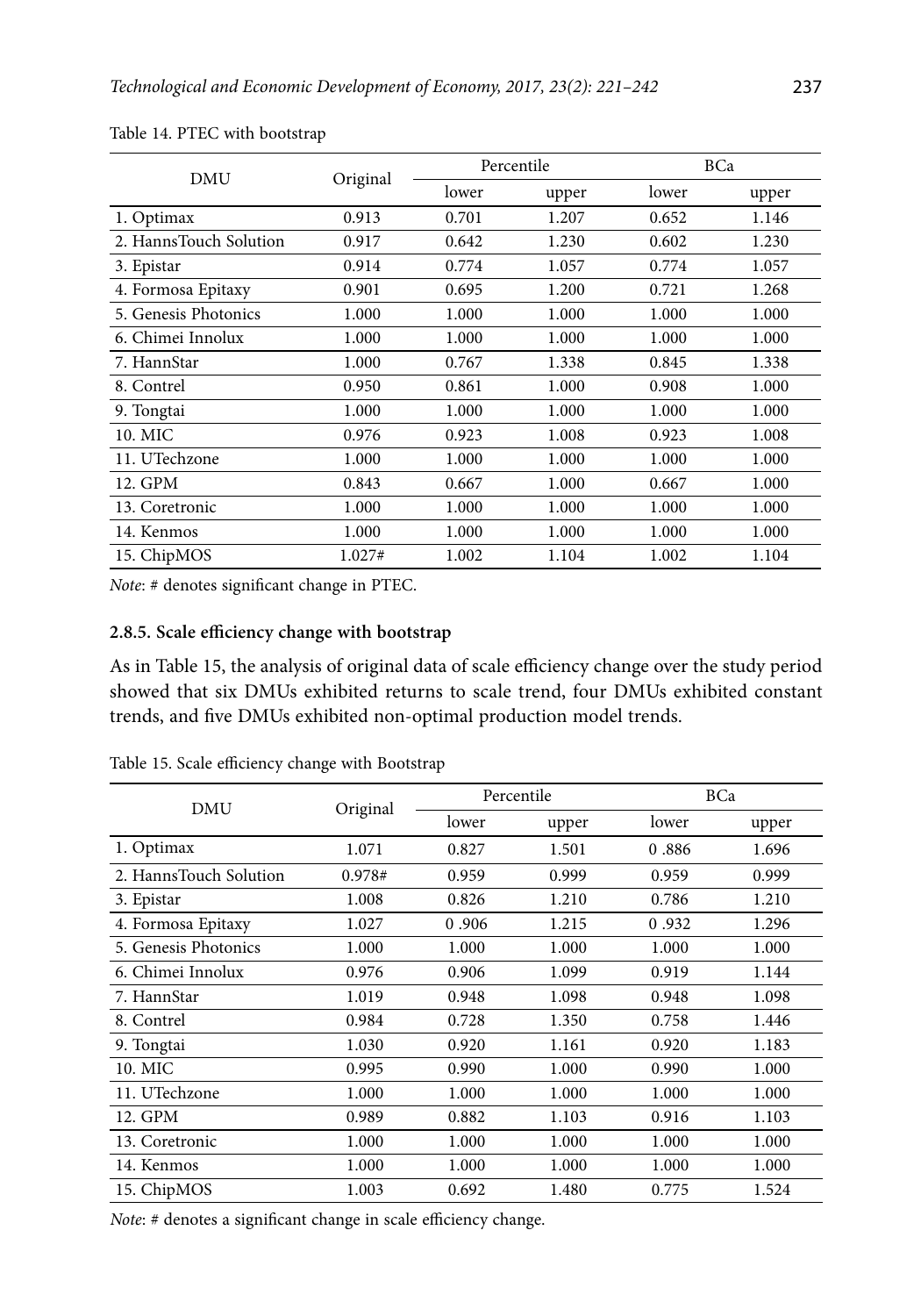However, after introducing Bootstrap, only HannsTouch Solution showed a significant trend of diverting from return to scale. We can further explain our statistical inference with a confidence interval. Under Percentile and BCa validation, only HannsTouch Solution showed the trend of not reaching an optimal production scale, as its confidence interval had upper and lower bound values that are strictly less than 1. Therefore, via statistical assessment, we inferred that HannsTouch Solution had diverted from the optimal productive scale in its scale efficiency while the rest of the DMUs showed no significant trend in production scale.

Based on the above efficiency changes combined with Bootstrap, as shown in Table 16, our research demonstrated that, via statistical assessment, we clearly detected each efficiency change, whether growth or deterioration. There were many changes in DMUs, indicating DEA's shortcomings in this application. Therefore, if DEA can be combined with statistics for validation, the measurement results will be more convincing.

| <b>Evaluation Item</b>            | Original | Percentile | BCa |
|-----------------------------------|----------|------------|-----|
| Total factor productivity changes |          |            |     |
| Growth                            | 6        | 3          | 4   |
| Deterioration                     | 9        | 5          | 4   |
| Technique change                  |          |            |     |
| Growth                            | 7        | 3          | 4   |
| Deterioration                     | 8        | 3          | 3   |
| <b>TEC</b>                        |          |            |     |
| Growth                            | 3        |            |     |
| Deterioration                     | 8        |            |     |
| <b>PTEC</b>                       |          |            |     |
| Growth                            |          |            |     |
| Deterioration                     | 7        |            |     |
| Scale efficiency changes          |          |            |     |
| Growth                            | 6        |            |     |
| Deterioration                     | 5        |            | 1   |

Table 16. Bootstrap and original data comparison

*Note*: – denotes that there is no significant change.

## **Conclusions**

This study attempted to employ DEA, MPI, and Bootstrap to explore the competitiveness and performance efficiency of STSP manufacturers during the 2007–2011. By analysing the results, we hope to obtain information on each manufacturer's strengths and weaknesses and their resource allocations, providing inefficient manufacturers with directions for improvement and magnitude levels to increase the companies' competitive advantages by using conclusions from this study.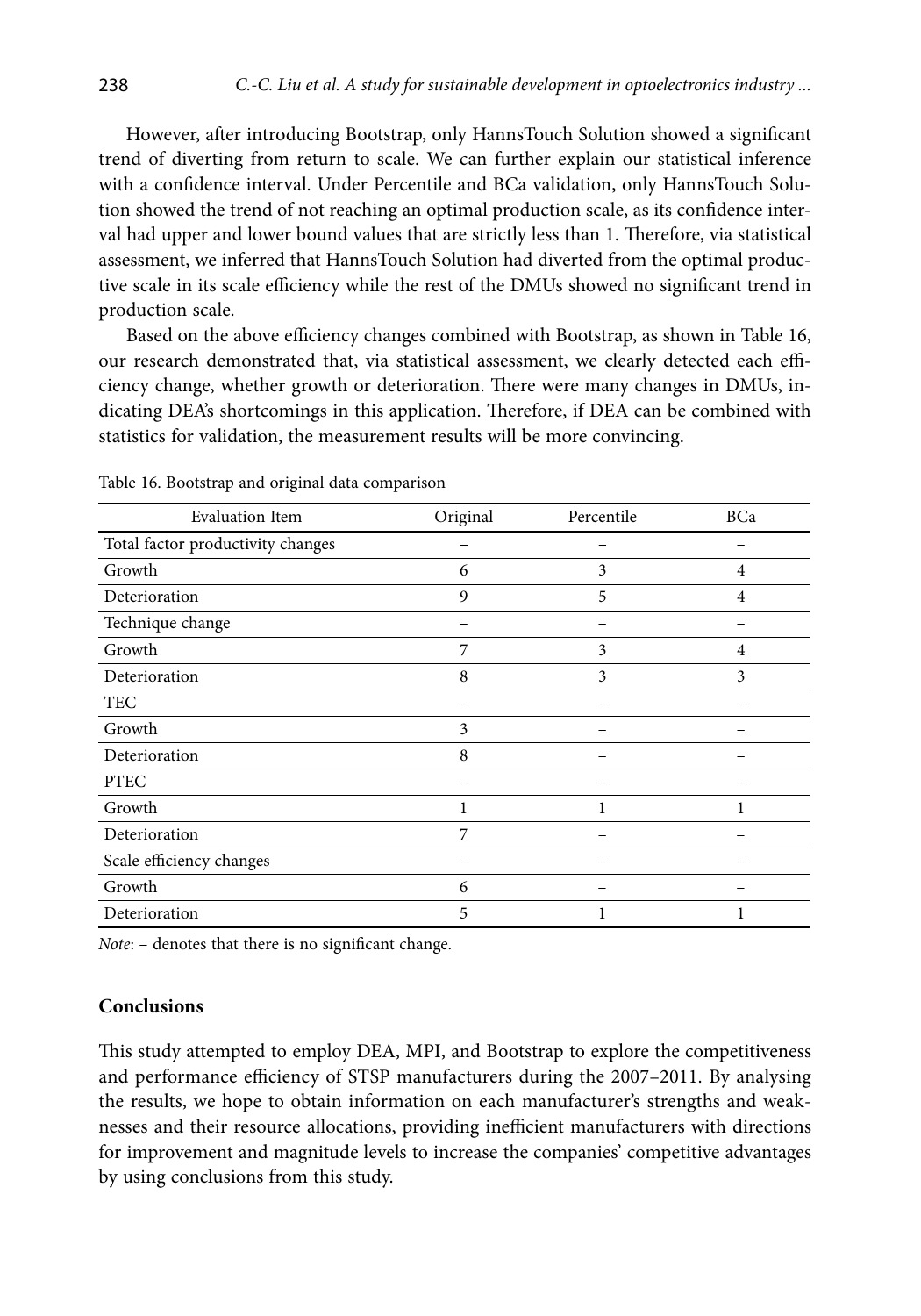## **Efficiency analysis**

Based on the overall efficiency average, Genesis Photonics, UTechzone, Coretronic, and Kenmos are the best performing manufacturers. Furthermore, these companies are more frequently used as references by other firms. For instance, Genesis Photonics, Coretronic, and Kenmos have been categorised as higly efficient companies, and other companies all had room for efficiency improvements. During the five-year research period, we observed that the number of highly efficient companies and the number of obviously inefficient companies increased, which shows that the polarisation among STSP companies in efficiency performance is increasing.

The STSP manufacturers had an average pure technical efficiency of 0.9112, higher than the 0.8979 for scale efficiency, but not significantly different, showing that for inefficiently operated companies, technical and scale factors are equally important. Among STSP manufacturers during the 2007–2011, in terms of overall productive returns to scale, approximately eight companies showed CRS, which is more than half of the companies, meaning that STSP's overall adjustment condition is good.

## **Variable difference analysis**

STSP manufacturers' fixed assets are the sources of over-investment. Excess investment was approximately 14.19%. Judging from the overall average operation costs and staff numbers, the excess amount was approximately 1–3% and the adjustment condition was satisfactory. From the overall output perspective, based on adjusted input, pre-tax net profit increased by 24.4%, thereby achieving optimal output and allowing total technical efficiency to reach the optimal efficiency score.

## **Sensitivity analysis**

The five selected performance indicators all caused the original efficiency scores to decrease, meaning that they had positive impacts on STSP companies in terms of operational efficiency. Judging from the overall average, operational income caused the greatest change in efficiency scores after its exclusion, from an original overall efficiency of 0.8192 to an efficiency of 0.4056 after its exclusion; the change was as high as 50.33%. Pre-tax net profit also had a high change rate of 20.94% before and after its exclusion, demonstrating that earnings, profits, and losses are still the primary variables that affect companies and manufacturers. With respect to input, all variables had a certain amount of influence, in order of importance, they are as follows: operational cost, staff size, and fixed assets.

## **MPI**

Optimax, Chimei Innolux, HannStar, Coretronic, Kenmos, and ChipMOS (a total of six DMUs) had optimal total factor productivity change. All of them showed improvement in technique change, meaning that they have competitive advantages, particularly HannStar and ChipMOS, both of which exhibited the best TEC and had growth trends. The product of the two factors allows these two companies to have even greater competitiveness. However, Coretronic, Kenmos, Optimax, and Chimei Innolux showed constant levels or dete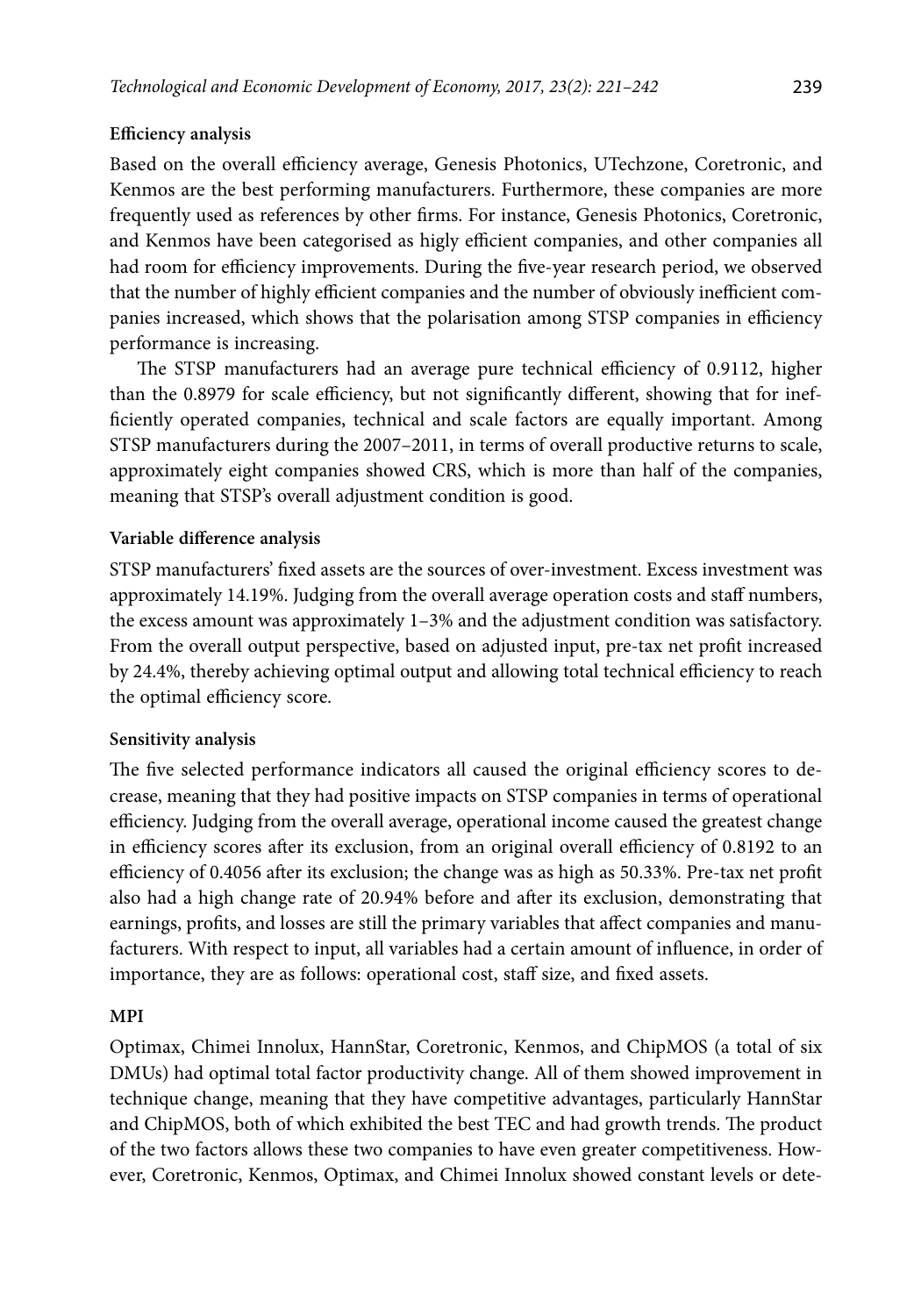riorations in this respect; therefore, their technical efficiency does not produce as much of a competitive advantage. Conversely, nine DMUs, HannsTouch Solution, Epistar, Formosa Epitaxy, Genesis Photonics, Contrel, Tongtai, MIC, UTechzone, and GPM, all exhibited poor performance in total factor productivity. The main reasons are poor performance in technical efficiency (with the exception of Tongtai) and technique change (HannsTouch Solution).

Overall, 20% of the companies performed satisfactorily in TEC, and 26.67% maintained constant performance. In other words, 53.33% of manufacturers lacked competitive advantages in TEC. Among these, pure technical efficiency is especially unsatisfactory; only ChipMOS showed improvement in this area. In scale efficiency, 40% of the companies were close to the optimal productive scale; 46.67% of the companies had competitive advantages in technique change, in other words, 53.33% of the companies did not have competitive advantages. Therefore, STSP companies should focus on technical efficiency (especially pure technical efficiency) and technique changes as primary adjustments to strengthen future development of the domestic optoelectronics industry, allowing it to have a greater international competitive advantage.

#### **Bootstrap**

Applications of the Bootstrap procedure resulted in significant differences from the original MPI analysis. Among these, in terms of total factor productivity change, the analysis revealed growth for 50–66.67% of the companies that showed growth before (Optimax, Chimei Innolux, Coretronic, and ChipMOS) and found a deterioration among 44.44–55.56% of the companies that showed deterioration before (Formosa Epitaxy, Genesis Photonics, Contrel, MIC, and UTechzone). Regarding technique change, the analysis reveals growth in 42.86–57.14% of the original companies (HannsTouch, CHIMEI INNOLUX, HannStar, and Coretronic) and deterioration in 37.50% of the original companies (Genesis Photonics, Contrel, and UTechzone). In TEC, there were no significant changes among the companies. In PTEC, the results showed growth in ChipMOS, which exhibited improvement both in the MPI and Bootstrap analyses; no company with significant deterioration was found. In scale efficiency change, no company had significant growth. HannsTouch Solution had significant deterioration, amounting to 20% of results in the original analysis. Based on the above, STSP optoelectronics industry manufacturers show equal amounts of advantages and disadvantages in total factor productivity performance. Therefore, these manufacturers should focus on production technology as a primary adjustment direction and achieve significant sustainable growth in productive efficiency to improve the future development of the domestic optoelectronics industry.

## **Funding**

This study is a project plan funded by the National Science Council and the project number is NSC 97-2410-H-309-010. We are grateful for this support.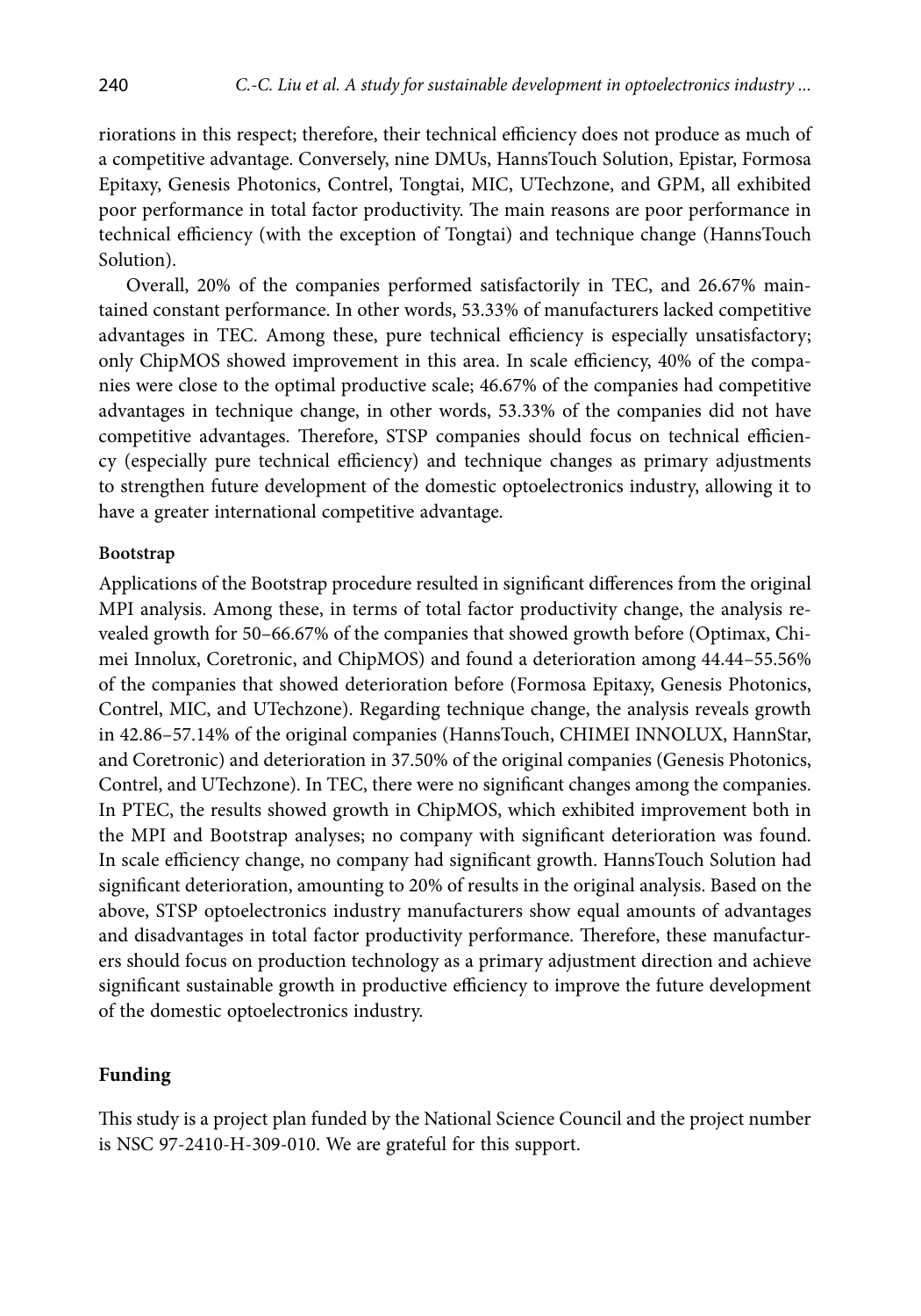## **References**

- Akanksha, G.; Sanjiv, M. 2010. Measuring retail productivity of food & grocery retail outlets using the DEA technique, *Journal of Strategic Marketing* 18(4): 277–289. http://dx.doi.org/10.1080/09652540903537055
- Assaf, A.; Matawie, K. M. 2010. Improving the accuracy of DEA efficiency analysis: a bootstrap application to the health care foodservice industry, *Applied Economics* 42(27): 3547–3558. http://dx.doi.org/10.1080/00036840802112497
- Banker, R. D.; Charnes, A.; Cooper, W. W. 1984. Some models for estimating technical and scale inefficiencies in data envelopment analysis, *Management Science* 30(9): 1078–1092. http://dx.doi.org/10.1287/mnsc.30.9.1078
- Bowlin, W. F. 1998. Measuring performance: an introduction to data envelopment analysis (DEA), *Journal of Cost Analysis* 7: 3–27. http://dx.doi.org/10.1080/08823871.1998.10462318
- Caves, D. W.; Christensen, L. R.; Diewert, W. E. 1982. The economic theory of index numbers of the measurement of input, output and productivity, *Econometrica* 50(6): 1393–1414. http://dx.doi.org/10.2307/1913388
- Chang, S. Y.; Chen, T. H. 2008. Performance ranking of Asian lead frame firms: a slack-based method in data envelopment analysis, *International Journal of Production Research* 46(14): 3875–3885. http://dx.doi.org/10.1080/00207540701197044
- Charnes, A.; Cooper, W. W.; Rhodes, E. 1978. Measuring the efficiency of decision making units, *European Journal of Operational Research* 2(6): 429–444. http://dx.doi.org/10.1016/0377-2217(78)90138-8
- Chen, Y. 2003. A non-radial Malmquist productivity index with an illustrative application to Chinese major industries, *International Journal Production Economies* 83(1): 27–35. http://dx.doi.org/10.1016/S0925-5273(02)00267-0
- Dyson, R. G.; Allen, R.; Camanho, A. S.; Podinovski, V. V.; Sarrico, C. S.; Shale, E. A. 2001. Pitfalls and protocols in DEA, *European Journal of Operational Research* 132: 245–259. http://dx.doi.org/10.1016/S0377-2217(00)00149-1
- Efron, B. 1979. Bootstrap methods: another look at the jackknife, *Annals of Statistics* 7: 1–26. http://dx.doi.org/10.1214/aos/1176344552
- Efron, B.; Tibshirani, R. J. 1993. *An introduction to the Bootstrap*. London: Chapman and Hall. http://dx.doi.org/10.1007/978-1-4899-4541-9
- Färe, R.; Grosskopf, S.; Norris, M.; Zhang, Z. 1994. Productivity growth, technical progress, and efficiency change in industrialized countries, *The American Economic Review* 84(1): 66–83.
- Farrell, M. J. 1957. The measurement of productive efficiency, *Journal of the royal statistical society* 120(3): 253–290. http://dx.doi.org/10.2307/2343100
- Fukuyama, H.; Mirdehghan, S. M. 2012. Identifying the efficiency status in network DEA, *European Journal of Operational Research* 220(1): 85–92. http://dx.doi.org/10.1016/j.ejor.2012.01.024
- Golany, B.; Roll, Y. 1989. An application procedure for DEA, *Omega* 17(3): 237–250. http://dx.doi.org/10.1016/0305-0483(89)90029-7
- Kong, W. H.; Fu, T. T. 2012. Assessing the performance of business colleges in Taiwan using data envelopment analysis and student based value-added performance indicators, *Omega* 40(5): 541–549. http://dx.doi.org/10.1016/j.omega.2011.10.004
- Lu, W. M.; Hung, S. W. 2011. Exploring the efficiency and effectiveness in global e-retailing companies, *Computers* & *Operations Research* 38(9): 1351–1360. http://dx.doi.org/10.1016/j.cor.2010.12.009
- Malmquist, S. 1953. Index numbers and indifference surfaces, *Trabajos de Estadística* 4: 209–242. http://dx.doi.org/10.1007/BF03006863
- Niven, P. R. 2002. *Balanced scorecard step-by-step*. New York: Wiley.